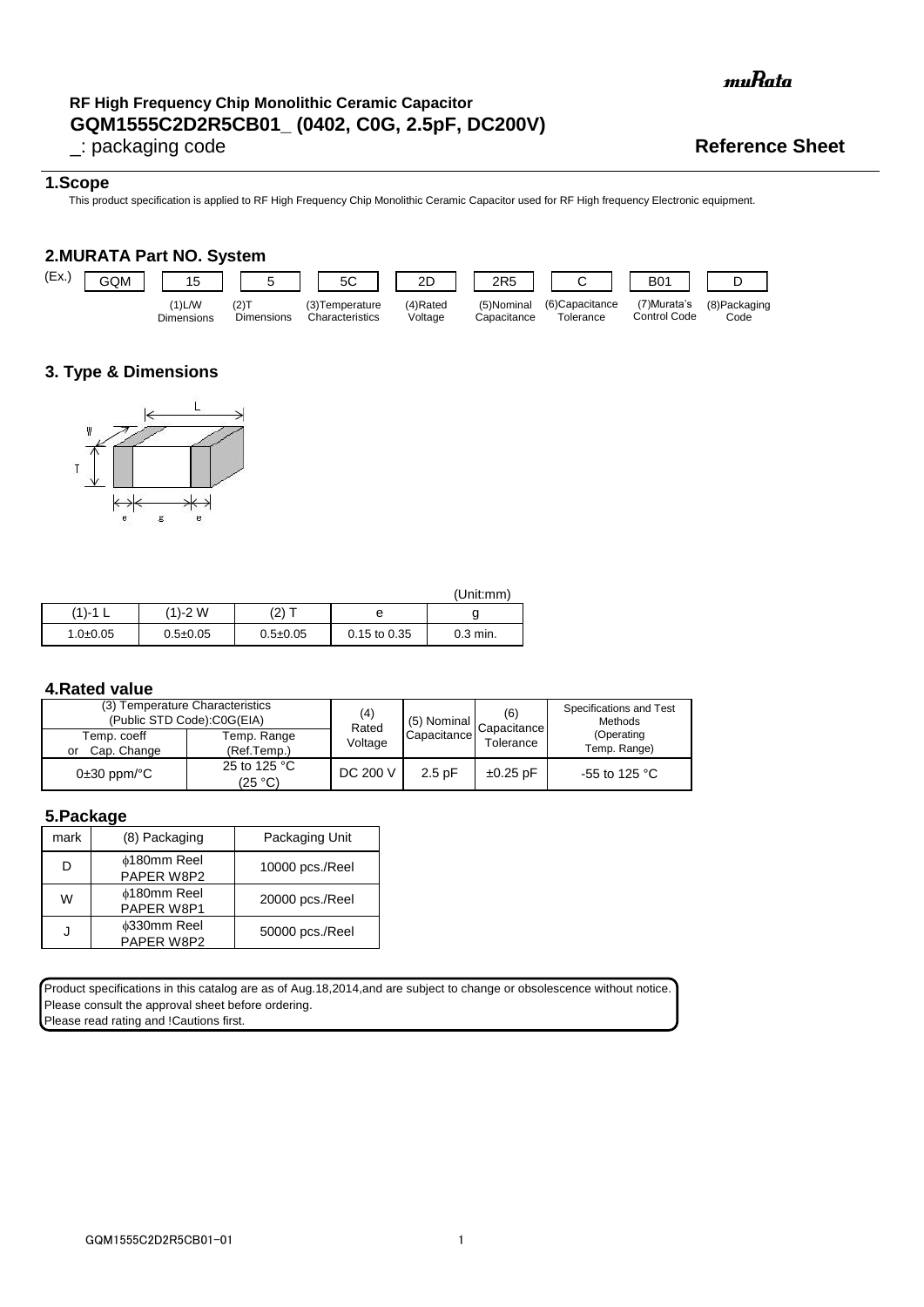# ■**SPECIFICATIONS AND TEST METHODS**

| No | Item                                            |                                     | Specification                                                                                                | <b>Test Method</b>                                                                                                                                                                                                                                                                                                                                                                                                                                                          |                                                                                                                                                                                                                                                                       |                                                        |                                                                                                                                                                                                                                                                                                       |
|----|-------------------------------------------------|-------------------------------------|--------------------------------------------------------------------------------------------------------------|-----------------------------------------------------------------------------------------------------------------------------------------------------------------------------------------------------------------------------------------------------------------------------------------------------------------------------------------------------------------------------------------------------------------------------------------------------------------------------|-----------------------------------------------------------------------------------------------------------------------------------------------------------------------------------------------------------------------------------------------------------------------|--------------------------------------------------------|-------------------------------------------------------------------------------------------------------------------------------------------------------------------------------------------------------------------------------------------------------------------------------------------------------|
|    | 1 Operating<br>Temperature Range                |                                     | 5C : -55℃ to 125℃                                                                                            |                                                                                                                                                                                                                                                                                                                                                                                                                                                                             |                                                                                                                                                                                                                                                                       |                                                        | Reference Temperature : 25°C                                                                                                                                                                                                                                                                          |
|    | 2 Rated Voltage                                 |                                     | See the previous pages.                                                                                      |                                                                                                                                                                                                                                                                                                                                                                                                                                                                             | The rated voltage is defined as the maximum voltage which may<br>be applied continuously to the capacitor.<br>When AC voltage is superimposed on DC voltage, $V^{P-P}$ or $V^{O-P}$ ,<br>whichever is larger, should be maintained within the rated voltage<br>range. |                                                        |                                                                                                                                                                                                                                                                                                       |
|    | 3 Appearance                                    |                                     | No defects or abnormalities.                                                                                 |                                                                                                                                                                                                                                                                                                                                                                                                                                                                             | Visual inspection.                                                                                                                                                                                                                                                    |                                                        |                                                                                                                                                                                                                                                                                                       |
|    | 4 Dimension                                     |                                     | Within the specified dimensions.                                                                             |                                                                                                                                                                                                                                                                                                                                                                                                                                                                             | Using calipers.                                                                                                                                                                                                                                                       |                                                        |                                                                                                                                                                                                                                                                                                       |
|    | 5 Dielectric Strength                           |                                     | No defects or abnormalities.                                                                                 |                                                                                                                                                                                                                                                                                                                                                                                                                                                                             |                                                                                                                                                                                                                                                                       |                                                        | No failure should be observed when test voltage*                                                                                                                                                                                                                                                      |
| 6  | Insulation                                      |                                     | More than $10,000M\Omega$                                                                                    |                                                                                                                                                                                                                                                                                                                                                                                                                                                                             | *test voltage<br>rated voltage<br>100V<br>200V                                                                                                                                                                                                                        |                                                        | is applied between the terminations for 1 to 5 seconds,<br>provided the charge/discharge current is less than 50mA.<br>test voltage<br>300% of rated voltage<br>250% of rated voltage<br>The insulation resistance should be measured with a DC voltage                                               |
|    | Resistance                                      |                                     |                                                                                                              |                                                                                                                                                                                                                                                                                                                                                                                                                                                                             | current is less than 50mA.                                                                                                                                                                                                                                            |                                                        | not exceeding the rated voltage at 25°C and 75%RH max.<br>and within 2 minutes of charging, provided the charge/discharge                                                                                                                                                                             |
|    | 7 Capacitance<br>8 Q                            |                                     | Within the specified tolerance.<br>30pFmin.: Q≧1400                                                          |                                                                                                                                                                                                                                                                                                                                                                                                                                                                             |                                                                                                                                                                                                                                                                       |                                                        | The capacitance/Q should be measured at $25^{\circ}$ C at the frequency<br>and voltage shown in the table.                                                                                                                                                                                            |
|    |                                                 |                                     | 30pFmax.: Q≧800+20C                                                                                          |                                                                                                                                                                                                                                                                                                                                                                                                                                                                             | Item                                                                                                                                                                                                                                                                  | Char.                                                  | 5C<br>(1000pF and below)                                                                                                                                                                                                                                                                              |
|    |                                                 |                                     | C:NominalCapacitance (pF)                                                                                    |                                                                                                                                                                                                                                                                                                                                                                                                                                                                             | Frequency                                                                                                                                                                                                                                                             |                                                        | $1\pm0.1$ MHz                                                                                                                                                                                                                                                                                         |
|    |                                                 |                                     |                                                                                                              |                                                                                                                                                                                                                                                                                                                                                                                                                                                                             | Voltage                                                                                                                                                                                                                                                               |                                                        | 0.5 to 5Vrms                                                                                                                                                                                                                                                                                          |
|    | 9 Capacitance<br>Temperature<br>Characteristics | Coefficient<br>Capacitance<br>Drift | Temperature Within the specified tolerance. (Table A-1)<br>Within ±0.2% or ±0.05pF<br>(Whichever is larger.) | The capacitance change should be measured after 5 min. at<br>each specified temp. stage.<br>The temperature coefficient is determined using the capacitance<br>measured in step 3 as a reference.<br>When cycling the temperature sequentially from step 1 through 5<br>the capacitance should be within the specified tolerance for the<br>temperature coefficient and capacitance change as Table A-1.<br>The capacitance drift is calculated by dividing the differences |                                                                                                                                                                                                                                                                       | between the maximum and minimum measured values in the |                                                                                                                                                                                                                                                                                                       |
|    |                                                 |                                     |                                                                                                              |                                                                                                                                                                                                                                                                                                                                                                                                                                                                             |                                                                                                                                                                                                                                                                       |                                                        | step 1,3 and 5 by the cap. value in step 3.<br>Temperature( $\mathrm{^{\circ}C}$ )                                                                                                                                                                                                                    |
|    |                                                 |                                     |                                                                                                              |                                                                                                                                                                                                                                                                                                                                                                                                                                                                             | Step<br>$\mathbf{1}$                                                                                                                                                                                                                                                  |                                                        | $25 + 2$                                                                                                                                                                                                                                                                                              |
|    |                                                 |                                     |                                                                                                              |                                                                                                                                                                                                                                                                                                                                                                                                                                                                             | $\overline{2}$                                                                                                                                                                                                                                                        |                                                        | $-55+3$                                                                                                                                                                                                                                                                                               |
|    |                                                 |                                     |                                                                                                              |                                                                                                                                                                                                                                                                                                                                                                                                                                                                             | 3                                                                                                                                                                                                                                                                     |                                                        | $25 + 2$                                                                                                                                                                                                                                                                                              |
|    |                                                 |                                     |                                                                                                              |                                                                                                                                                                                                                                                                                                                                                                                                                                                                             | 4                                                                                                                                                                                                                                                                     |                                                        | $125 + 3$                                                                                                                                                                                                                                                                                             |
|    |                                                 |                                     |                                                                                                              |                                                                                                                                                                                                                                                                                                                                                                                                                                                                             | 5                                                                                                                                                                                                                                                                     |                                                        | $25 + 2$                                                                                                                                                                                                                                                                                              |
|    | 10 Adhesive Strength of<br>Termination          |                                     | No removal of the terminations or other defect<br>should occur.                                              | Solder the capacitor on the test jig (glass epoxy board) shown<br>in Fig.3 using an eutectic solder.<br>Then apply 5N force in parallel with the test jig for 10±1 seconds.<br>The soldering should be done either with an iron or using the<br>reflow method and should be conducted with care so that the<br>soldering is uniform and free of defects such as heat shock.                                                                                                 |                                                                                                                                                                                                                                                                       |                                                        |                                                                                                                                                                                                                                                                                                       |
|    | 11 Vibration<br>Resistance                      | Appearance                          | No defects or abnormalities.                                                                                 |                                                                                                                                                                                                                                                                                                                                                                                                                                                                             |                                                                                                                                                                                                                                                                       |                                                        | Solder the capacitor on the test jig (glass epoxy board) shown<br>in Fig.3 using an eutectic solder.                                                                                                                                                                                                  |
|    |                                                 | Capacitance                         | Within the specified tolerance.                                                                              | The capacitor should be subjected to a simple harmonic motion<br>having a total amplitude of 1.5mm, the frequency being varied                                                                                                                                                                                                                                                                                                                                              |                                                                                                                                                                                                                                                                       |                                                        |                                                                                                                                                                                                                                                                                                       |
|    |                                                 | Q                                   | 30pFmin.: Q≧1400<br>30pFmax.: Q≧800+20C                                                                      |                                                                                                                                                                                                                                                                                                                                                                                                                                                                             |                                                                                                                                                                                                                                                                       |                                                        | uniformly between the approximate limits of 10 and 55Hz.<br>The frequency range, from 10 to 55Hz and return to 10Hz,<br>should be traversed in approximately 1 minute.                                                                                                                                |
|    |                                                 |                                     | C:NominalCapacitance (pF)                                                                                    |                                                                                                                                                                                                                                                                                                                                                                                                                                                                             |                                                                                                                                                                                                                                                                       |                                                        | This motion should be applied for a period of 2 hours in each 3<br>mutually perpendicular directions (total of 6 hours).                                                                                                                                                                              |
|    | 12 Deflection                                   | Appearance                          | No defects or abnormalities.                                                                                 |                                                                                                                                                                                                                                                                                                                                                                                                                                                                             |                                                                                                                                                                                                                                                                       |                                                        | Solder the capacitor on the test jig (glass epoxy board) shown<br>in Fig.1 using an eutectic solder.                                                                                                                                                                                                  |
|    |                                                 | Capacitance<br>Change               | Within ±5% or ±0.5pF<br>(Whichever is larger)                                                                | Then apply a force in the direction shown in Fig 2 for 5±1 seconds.<br>The soldering should be done by the reflow method and should<br>be conducted with care so that the soldering is uniform and<br>free of defects such as heat shock.                                                                                                                                                                                                                                   |                                                                                                                                                                                                                                                                       |                                                        |                                                                                                                                                                                                                                                                                                       |
|    | 13 Solderability<br>of Termination              |                                     | 75% of the terminations is to be soldered<br>evenly and continuously.                                        |                                                                                                                                                                                                                                                                                                                                                                                                                                                                             | for 2±0.5 seconds at 245±5 $^{\circ}$ C                                                                                                                                                                                                                               |                                                        | Immerse the capacitor in a solution of ethanol (JIS-K-8101)<br>and rosin (JIS-K-5902) (25% rosin in weight proportion).<br>Preheat at 80 to 120°C for 10 to 30 seconds.<br>After preheating, immerse in an eutectic solder solution for<br>2±0.5 seconds at 230±5°C or Sn-3.0Ag-0.5Cu solder solution |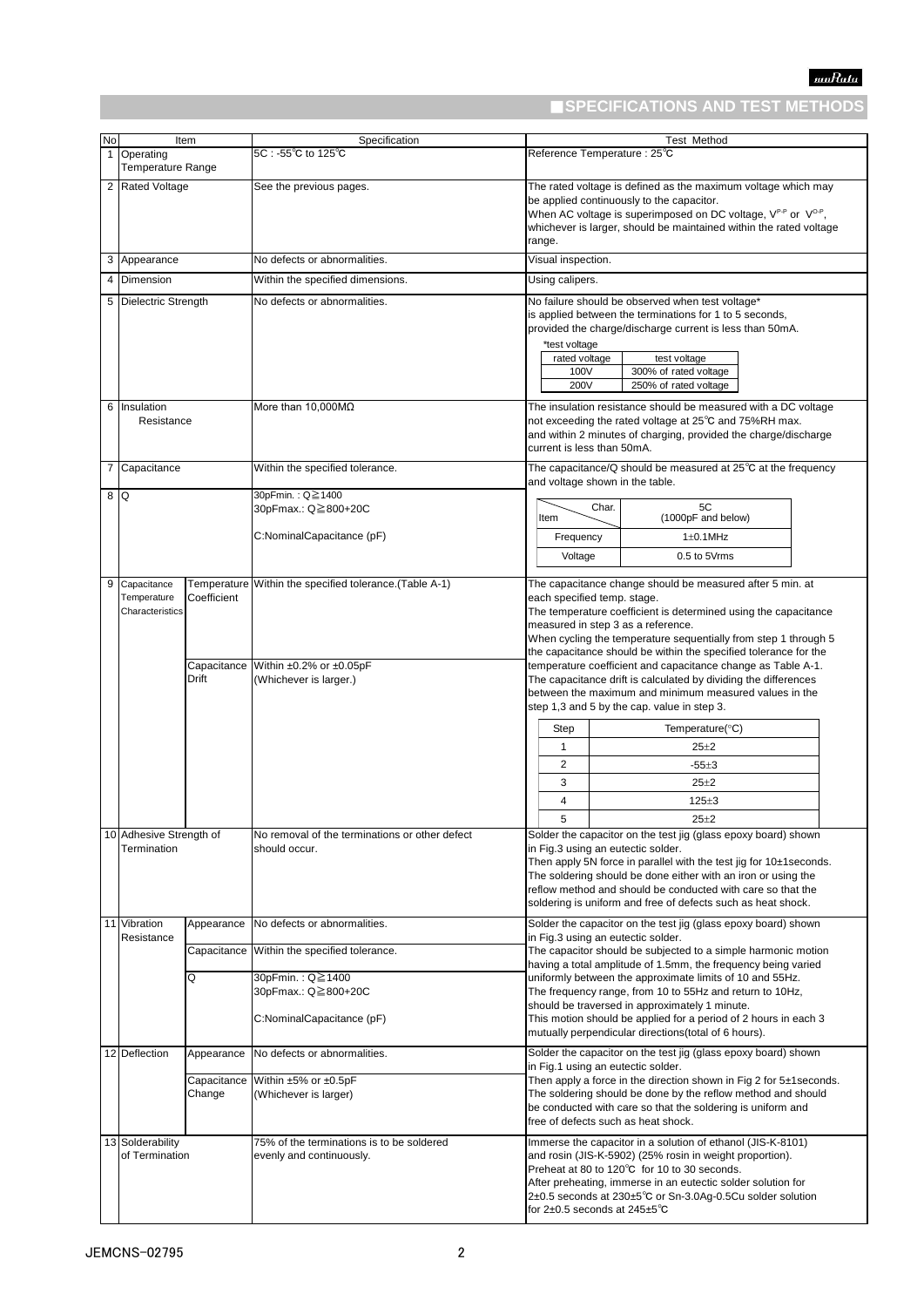# ■**SPECIFICATIONS AND TEST METHODS**

| No | Item                |                   | Specification                                      |                                                         |                                    | Test Method                                                         |             |  |  |
|----|---------------------|-------------------|----------------------------------------------------|---------------------------------------------------------|------------------------------------|---------------------------------------------------------------------|-------------|--|--|
|    | 14 Resistance to    |                   | The measured and observed characteristics should   |                                                         |                                    | Preheat the capacitor at 120 to 150°C for 1 minute.                 |             |  |  |
|    | Soldering Heat      |                   | satisfy the specifications in the following table. | Immerse the capacitor in an eutectic solder solution or |                                    |                                                                     |             |  |  |
|    |                     |                   |                                                    |                                                         |                                    | Sn-3.0Aq-0.5Cu solder solution at 270±5°C for 10±0.5 seconds.       |             |  |  |
|    |                     |                   | Appearance No defects or abnormalities.            |                                                         |                                    |                                                                     |             |  |  |
|    |                     |                   |                                                    | Set at room temperature for 24±2 hours, then measure.   |                                    |                                                                     |             |  |  |
|    |                     |                   | Capacitance Within ±2.5% or ±0.25 pF               |                                                         |                                    |                                                                     |             |  |  |
|    |                     | Change            | (Whichever is larger)                              |                                                         |                                    |                                                                     |             |  |  |
|    |                     |                   |                                                    |                                                         |                                    |                                                                     |             |  |  |
|    |                     | Q                 | 30pFmin.:Q≧1400                                    |                                                         |                                    |                                                                     |             |  |  |
|    |                     |                   |                                                    |                                                         |                                    |                                                                     |             |  |  |
|    |                     |                   | 30pFmax.:Q≧800+20C                                 |                                                         |                                    |                                                                     |             |  |  |
|    |                     |                   | C:NominalCapacitance                               |                                                         |                                    |                                                                     |             |  |  |
|    |                     |                   |                                                    |                                                         |                                    |                                                                     |             |  |  |
|    |                     | .R.               | More than 10.000M $\Omega$                         |                                                         |                                    |                                                                     |             |  |  |
|    |                     |                   |                                                    |                                                         |                                    |                                                                     |             |  |  |
|    |                     |                   |                                                    |                                                         |                                    |                                                                     |             |  |  |
|    |                     | <b>Dielectric</b> | No defects.                                        |                                                         |                                    |                                                                     |             |  |  |
|    |                     | Strength          |                                                    |                                                         |                                    |                                                                     |             |  |  |
|    |                     |                   |                                                    |                                                         |                                    |                                                                     |             |  |  |
|    | 15 Temperature      |                   | The measured and observed characteristics should   |                                                         |                                    | Solder the capacitor on the test jig (glass epoxy board) shown      |             |  |  |
|    |                     |                   |                                                    |                                                         |                                    |                                                                     |             |  |  |
|    | Cycle               |                   | satisfy the specifications in the following table. |                                                         |                                    | in Fig.3 using an eutectic solder.                                  |             |  |  |
|    |                     | Appearance        | No defects or abnormalities.                       |                                                         |                                    | Perform the five cycles according to the four heat treatments       |             |  |  |
|    |                     |                   |                                                    |                                                         |                                    | shown in the following table.                                       |             |  |  |
|    |                     |                   | Capacitance Within ±2.5% or ±0.25pF                |                                                         |                                    | Set for 24±2 hours at room temperature, then measure.               |             |  |  |
|    |                     | Change            |                                                    |                                                         |                                    |                                                                     |             |  |  |
|    |                     |                   | (Whichever is larger)                              |                                                         | Step                               | Temp.(°C)                                                           | Time (min.) |  |  |
|    |                     |                   |                                                    |                                                         |                                    | Min.                                                                |             |  |  |
|    |                     | Q                 | 30pFmin.: Q≧1400                                   |                                                         | 1                                  | Operating Temp.+0/-3                                                | $30 + 3$    |  |  |
|    |                     |                   | 30pFmax.: Q≧800+20C                                |                                                         | $\overline{\mathbf{z}}$            | Room Temp                                                           | $2$ to $3$  |  |  |
|    |                     |                   | C:NominalCapacitance                               |                                                         |                                    | Max.                                                                |             |  |  |
|    |                     |                   |                                                    |                                                         | з                                  | Operating Temp.+3/-0                                                | $30+3$      |  |  |
|    |                     | .R.               | More than $10,000M\Omega$                          |                                                         | 4                                  | Room Temp                                                           | $2$ to $3$  |  |  |
|    |                     |                   |                                                    |                                                         |                                    |                                                                     |             |  |  |
|    |                     | Dielectric        | No defects.                                        |                                                         |                                    |                                                                     |             |  |  |
|    |                     | Strength          |                                                    |                                                         |                                    |                                                                     |             |  |  |
|    |                     |                   |                                                    |                                                         |                                    |                                                                     |             |  |  |
|    | 16 Humidity         |                   | The measured and observed characteristics should   |                                                         |                                    | Solder the capacitor on the test jig (glass epoxy board) shown      |             |  |  |
|    | <b>Steady State</b> |                   | satisfy the specifications in the following table. |                                                         | in Fig.3 using an eutectic solder. |                                                                     |             |  |  |
|    |                     |                   | Appearance No defects or abnormalities.            |                                                         |                                    | Set the capacitor at $40\pm2^{\circ}$ C and 90 to 95% humidity      |             |  |  |
|    |                     |                   |                                                    |                                                         |                                    | for 500±12 hours.                                                   |             |  |  |
|    |                     |                   |                                                    |                                                         |                                    |                                                                     |             |  |  |
|    |                     |                   | Capacitance Within ±5% or ±0.5pF                   |                                                         |                                    | Remove and set for 24±2 hours at room temperature,                  |             |  |  |
|    |                     | Change            | (Whichever is larger)                              |                                                         | then measure.                      |                                                                     |             |  |  |
|    |                     | O                 | 30pF and over: $Q \ge 350$                         |                                                         |                                    |                                                                     |             |  |  |
|    |                     |                   | 10pF and over, 30pF and below : Q≧275+5C/2         |                                                         |                                    |                                                                     |             |  |  |
|    |                     |                   | 10pF and below : Q≧200+10C                         |                                                         |                                    |                                                                     |             |  |  |
|    |                     |                   |                                                    |                                                         |                                    |                                                                     |             |  |  |
|    |                     |                   | C:Nominal Capacitance(pF)                          |                                                         |                                    |                                                                     |             |  |  |
|    |                     | I.R.              | More than $1,000M\Omega$                           |                                                         |                                    |                                                                     |             |  |  |
|    | 17 Humidity Load    |                   | The measured and observed characteristics should   |                                                         |                                    | Solder the capacitor on the test jig (glass epoxy board) shown      |             |  |  |
|    |                     |                   | satisfy the specifications in the following table. |                                                         |                                    | in Fig.3 using an eutectic solder.                                  |             |  |  |
|    |                     |                   | Appearance No defects or abnormalities.            |                                                         |                                    | Apply the rated voltage at $40\pm2\degree$ C and 90 to 95% humidity |             |  |  |
|    |                     |                   |                                                    |                                                         |                                    | for $500±12$ hours.                                                 |             |  |  |
|    |                     |                   |                                                    |                                                         |                                    |                                                                     |             |  |  |
|    |                     |                   | Capacitance Within ±7.5% or ±0.75pF                |                                                         |                                    | Remove and set for 24±2 hours at room temperature, then             |             |  |  |
|    |                     | Change            | (Whichever is larger)                              |                                                         |                                    | measure. The charge/discharge current is less than 50mA.            |             |  |  |
|    |                     | Q                 | 30pF and over: Q≧200                               |                                                         |                                    |                                                                     |             |  |  |
|    |                     |                   | 30pF and below : Q≧100+10C/3                       |                                                         |                                    |                                                                     |             |  |  |
|    |                     |                   | C:Nominal Capacitance(pF)                          |                                                         |                                    |                                                                     |             |  |  |
|    |                     |                   |                                                    |                                                         |                                    |                                                                     |             |  |  |
|    |                     |                   |                                                    |                                                         |                                    |                                                                     |             |  |  |
|    |                     | I.R.              | More than 500MΩ                                    |                                                         |                                    |                                                                     |             |  |  |
|    | 18 High Temperature |                   | The measured and observed characteristics should   |                                                         |                                    | Solder the capacitor on the test jig (glass epoxy board) shown      |             |  |  |
|    | Load                |                   | satisfy the specifications in the following table. | in Fig.3 using an eutectic solder.                      |                                    |                                                                     |             |  |  |
|    |                     |                   | Appearance No defects or abnormalities.            |                                                         |                                    | Apply 200% of the rated voltage at the maximum operating            |             |  |  |
|    |                     |                   |                                                    |                                                         |                                    |                                                                     |             |  |  |
|    |                     |                   |                                                    |                                                         |                                    | temperature±3°C for 1000±12 hours.                                  |             |  |  |
|    |                     |                   | Capacitance Within ±3% or ±0.3pF                   |                                                         |                                    | Set for 24±2 hours at room temperature, then measure.               |             |  |  |
|    |                     | Change            | (Whichever is larger)                              |                                                         |                                    | The charge/discharge current is less than 50mA.                     |             |  |  |
|    |                     | Q                 | 30pF and over: Q≧350                               |                                                         |                                    |                                                                     |             |  |  |
|    |                     |                   |                                                    |                                                         |                                    |                                                                     |             |  |  |
|    |                     |                   | 10pF and over, 30pF and below : Q≧275+5C/2         |                                                         |                                    |                                                                     |             |  |  |
|    |                     |                   | 10pF and below : Q≧200+10C                         |                                                         |                                    |                                                                     |             |  |  |
|    |                     |                   | C:Nominal Capacitance(pF)                          |                                                         |                                    |                                                                     |             |  |  |
|    |                     | I.R.              | More than 1,000M $\Omega$                          |                                                         |                                    |                                                                     |             |  |  |
|    |                     |                   |                                                    |                                                         |                                    |                                                                     |             |  |  |

### Table A-1

| Char. | Nominal Values         |                                    |         |                 | Capacitance Change from 25°C (%) |      |         |
|-------|------------------------|------------------------------------|---------|-----------------|----------------------------------|------|---------|
|       | (ppm/ $\mathrm{C}$ ) * | $-55^{\circ}$ C<br>$-30^{\circ}$ C |         | $-10^{\circ}$ C |                                  |      |         |
|       |                        | Max.                               | Min.    | Max.            | Min.                             | Max. | Min.    |
| 5C    | $0 + 30$               | 0.58                               | $-0.24$ | 0.40            | $-0.17$                          | 0.25 | $-0.11$ |

\* Nominal values denote the temperature coefficient within a range of 25℃ to 125℃ (for 5C)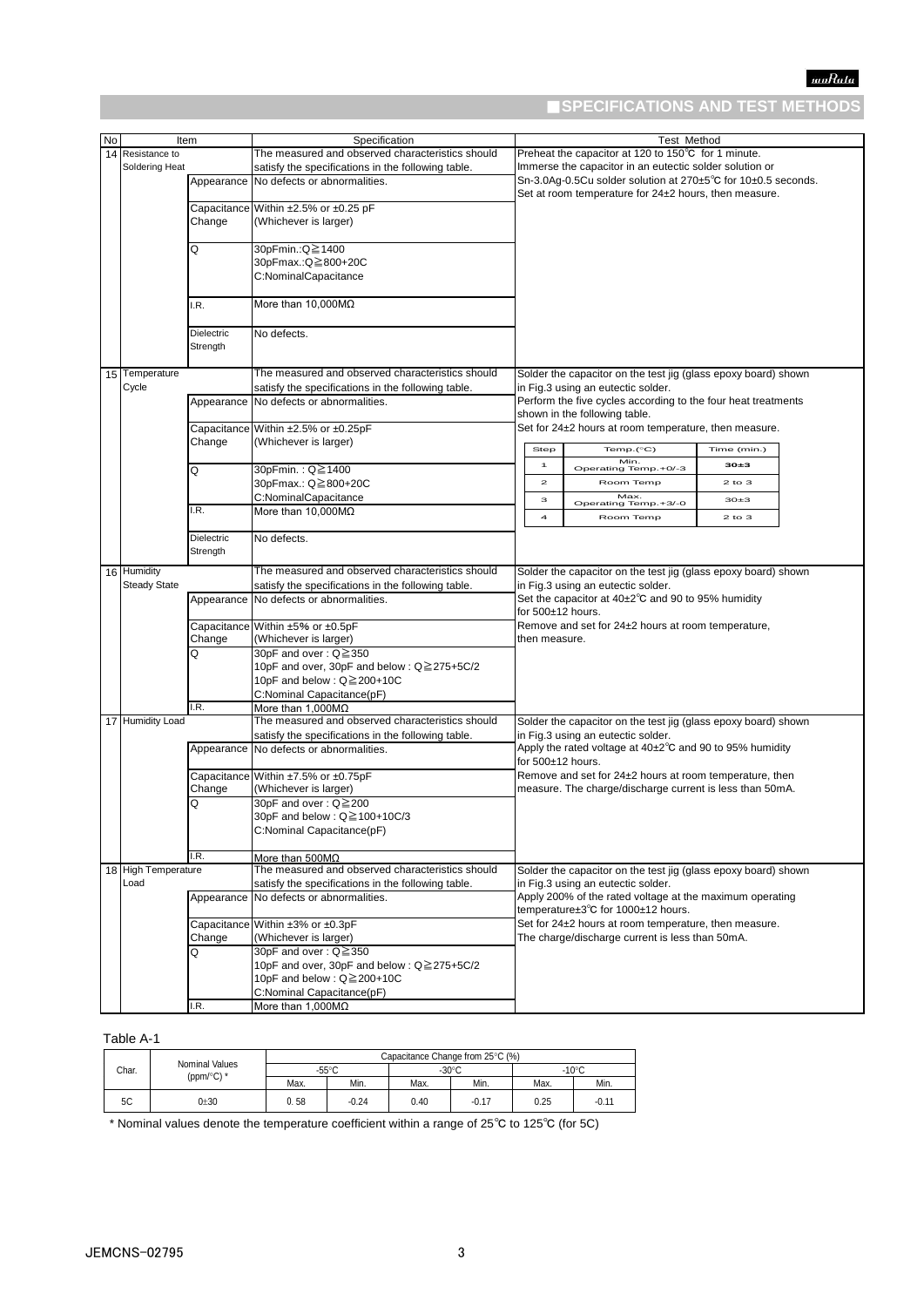$\vert$ 

### **ISPECIFICATIONS AND TEST METHODS**

Adhesive Strength of Termination, Vibration Resistance,Temperature Cycle,



| Type  |     |     |
|-------|-----|-----|
| GQM15 | 1.5 | ט.נ |



| туре  |     |  |
|-------|-----|--|
| GQM15 | د.، |  |

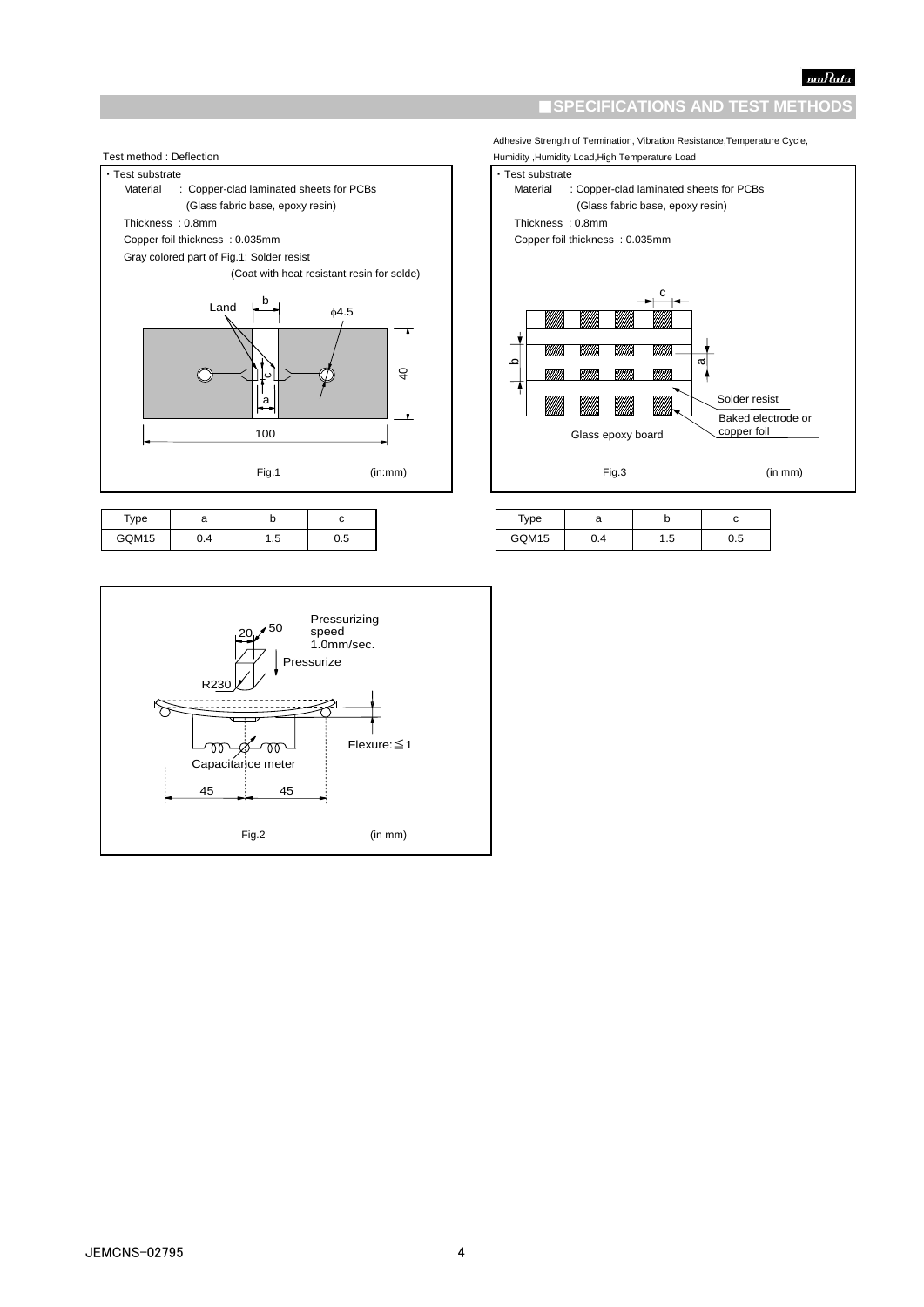# 1.Tape Carrier Packaging(Packaging Code:D/E/W/L/J/F/K)

# 1.1 Minimum Quantity(pcs./reel)

|       |             | φ180mm reel |                     |             | φ330mm reel         |
|-------|-------------|-------------|---------------------|-------------|---------------------|
| Type  |             | Paper Tape  | <b>Plastic Tape</b> | Paper Tape  | <b>Plastic Tape</b> |
|       | Code:D/E    | Code:W      | Code:L              | Code: J/F   | Code:K              |
| GQM15 | 10000(W8P2) | 20000(W8P1) |                     | 50000(W8P2) |                     |
| GQM18 | 4000        |             |                     | 10000       |                     |
| GQM21 | 4000        |             |                     | 10000       |                     |
| GQM22 |             |             | 1000                |             | 4000                |

### 1.2 Dimensions of Tape

# (1)GQM15(W8P2 CODE:D/E/J/F)

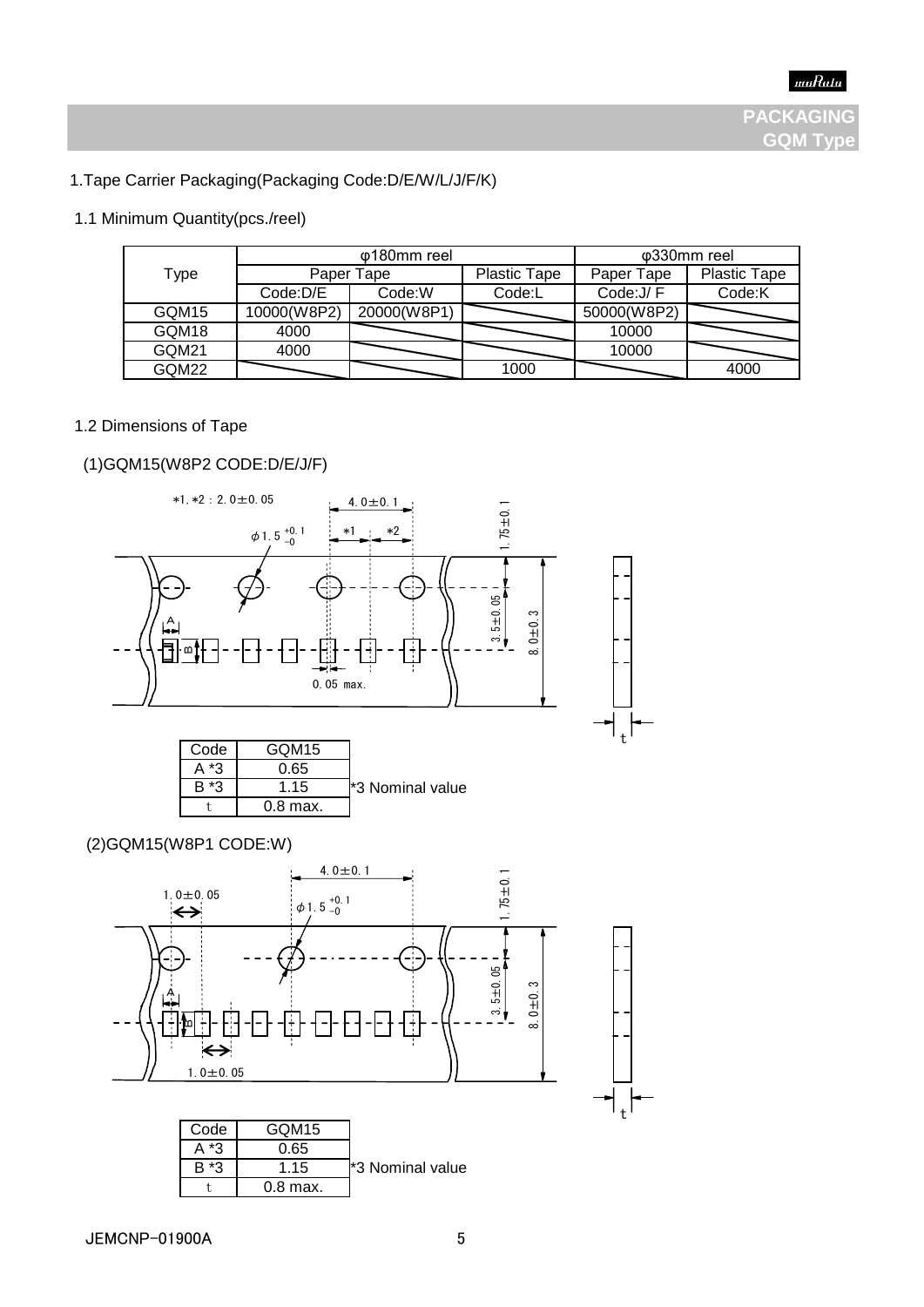# muRata

# **PACKAGING GQM Type**

(3)GQM18/GQM21 (in mm)





| Code | GOM <sub>18</sub> | GOM21         |
|------|-------------------|---------------|
|      | $1.05 + 0.1$      | $1.55 + 0.15$ |
|      | $185+0.1$         | $2.3 + 0.15$  |

(4)GQM22

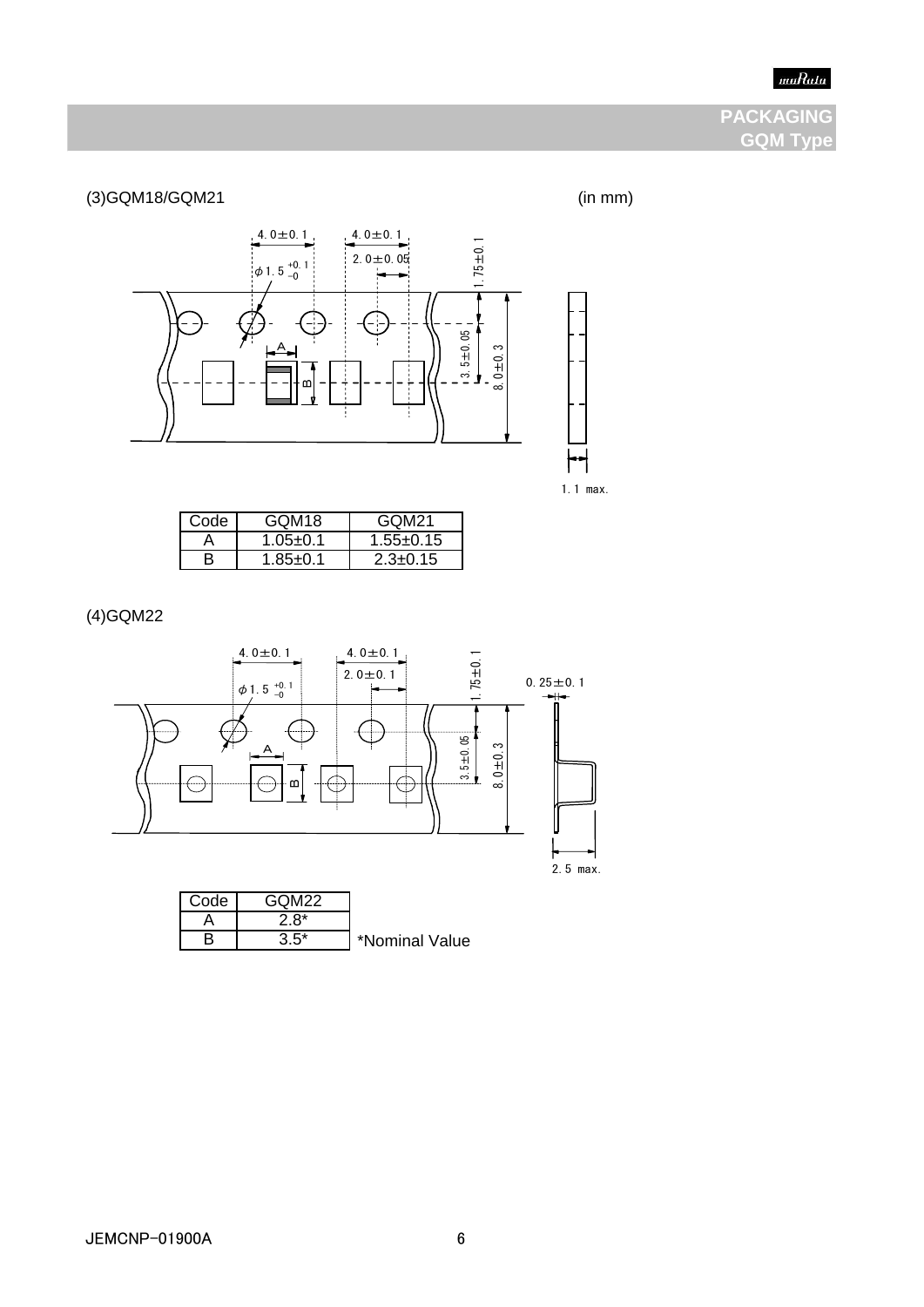

# **PACKAGING GQM Tvp**

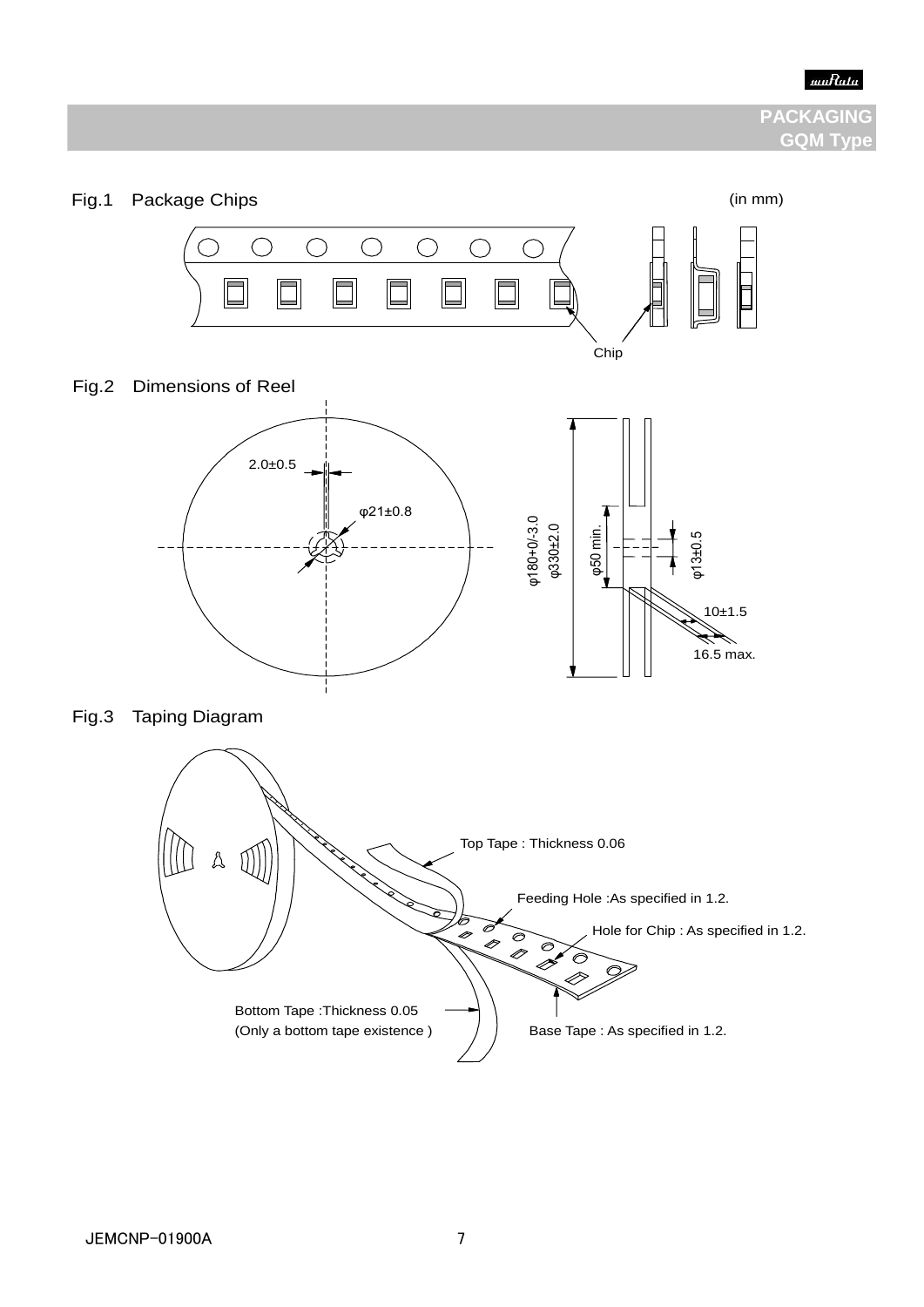

- 1.3 Tapes for capacitors are wound clockwise shown in Fig.3.
	- (The sprocket holes are to the right as the tape is pulled toward the user.)
- 1.4 Part of the leader and part of the vacant section are attached as follows.



- 1.5 Accumulate pitch : 10 of sprocket holes pitch =  $40\pm0.3$ mm
- 1.6 Chip in the tape is enclosed by top tape and bottom tape as shown in Fig.1.
- 1.7 The top tape and base tape are not attached at the end of the tape for a minimum of 5 pitches.
- 1.8 There are no jointing for top tape and bottom tape.
- 1.9 There are no fuzz in the cavity.
- 1.10 Break down force of top tape : 5N min. Break down force of bottom tape : 5N min. (Only a bottom tape existence)
	- 1.11 Reel is made by resin and appeaser and dimension is shown in Fig 1. There are possibly to change the material and dimension due to some impairment.
	- 1.12 Peeling off force : 0.1N to 0.6N in the direction as shown below.



 1.13 Label that show the customer part number, our part number, our company name, inspection number and quantity, will be put in outside of reel.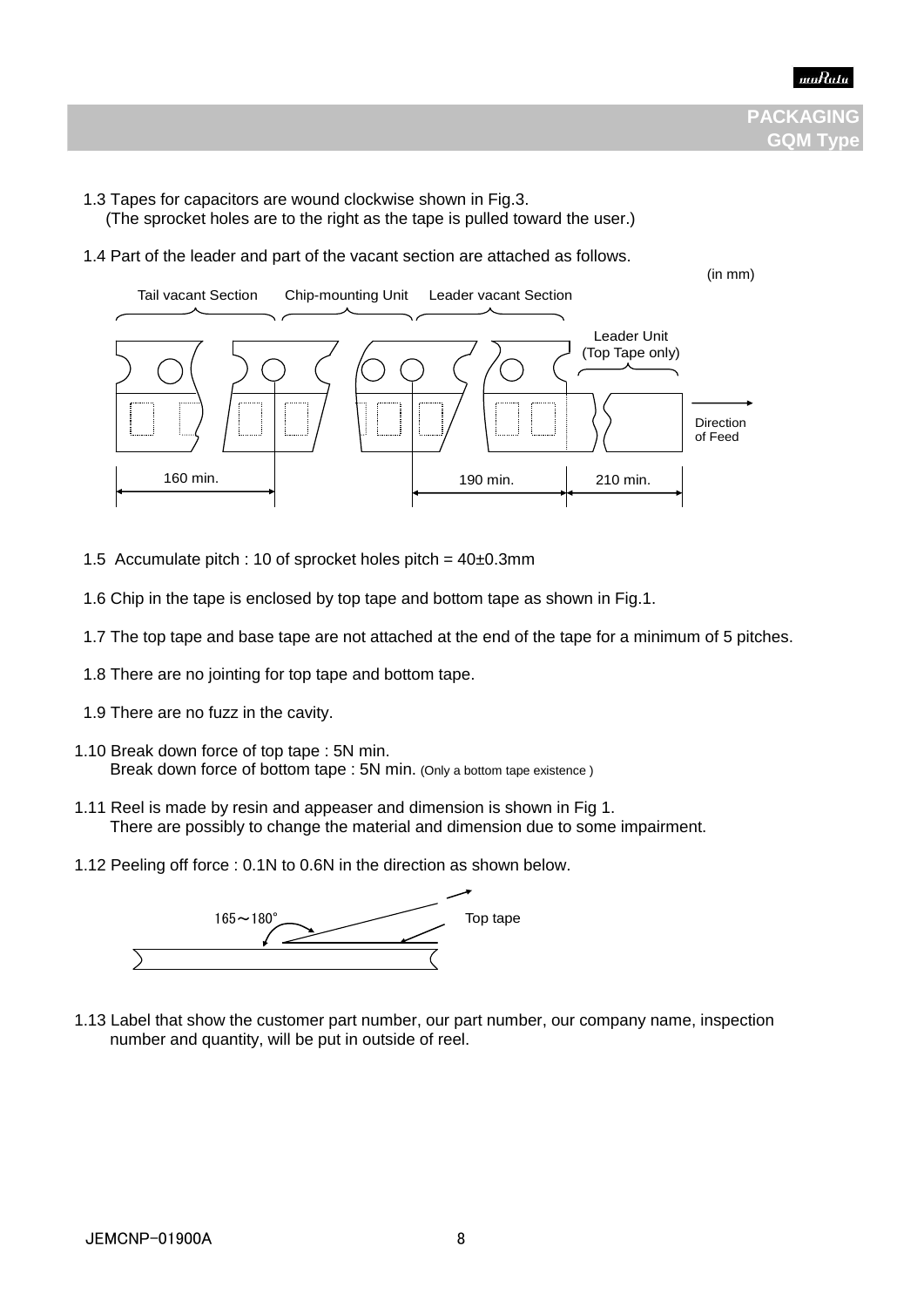

### ■ Limitation of Applications

 Please contact us before using our products for the applications listed below which require especially high reliability for the prevention of defects which

 might directly cause damage to the third party's life, body or property. ①Aircraft equipment ②Aerospace equipment ③Undersea equipment ④Power plant control equipment ⑤Medical equipment ⑥Transportation equipment(vehicles,trains,ships,etc.) ⑦Traffic signal equipment ⑧Disaster prevention / crime prevention equipment ⑨Data-processing equipment ⑩Application of similar complexity and/or reliability requirements to the applications listed in the above.

# ■ Storage and Operation condition

- 1. The performance of chip monolithic ceramic capacitors may be affected by the storage conditions.
	- 1-1. Store the capacitors in the following conditions: Room Temperature of +5℃ to +40℃ and a Relative Humidity of 20% to 70%.
		- (1) Sunlight, dust, rapid temperature changes, corrosive gas atmosphere or high temperature and humidity conditions during storage may affect solderability and packaging performance. Therefore, please maintain the storage temperature and humidity. Use the product within six months, as prolonged storage may cause oxidation of the electrodes.
		- (2) Please confirm solderability before using after six months. Store the capacitors without opening the original bag. Even if the storage period is short, do not exceed the specified atmospheric conditions.
	- 1-2. Corrosive gas can react with the termination (external) electrodes or lead wires of capacitors, and result in poor solderability. Do not store the capacitors in an atmosphere consisting of corrosive gas (e.g., hydrogen sulfide, sulfur dioxide, chlorine, ammonia gas etc.).
	- 1-3. Due to moisture condensation caused by rapid humidity changes, or the photochemical change caused by direct sunlight on the terminal electrodes and/or the resin/epoxy coatings, the solderability and electrical performance may deteriorate. Do not store capacitors under direct sunlight or in high huimidity conditions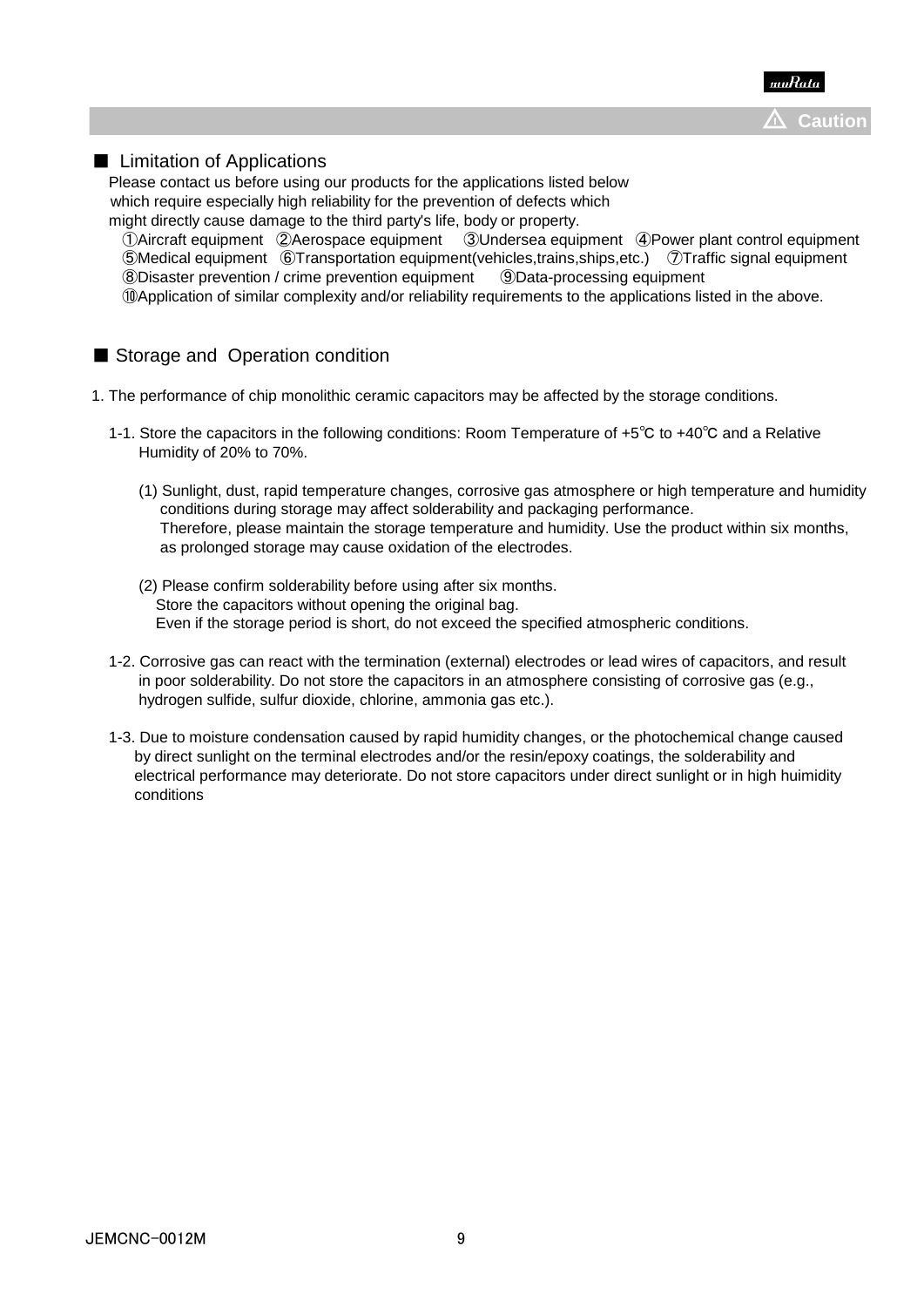# ■Rating

# **1.Temperature Dependent Characteristics**

- 1. The electrical characteristics of the capacitor can change with temperature.
	- 1-1. For capacitors having larger temperature dependency, the capacitance may change with temperature changes.

The following actions are recommended in order to ensure suitable capacitance values.

- (1) Select a suitable capacitance for the operating temperature range.
- (2) The capacitance may change within the rated temperature. When you use a high dielectric constant type capacitors in a circuit that needs a tight (narrow) capacitance tolerance (e.g., a time-constant circuit), please carefully consider the temperature characteristics, and carefully confirm the various characteristics in actual use conditions and the actual system.



# **2.Measurement of Capacitance**

- 1. Measure capacitance with the voltage and frequency specified in the product specifications.
	- 1-1. The output voltage of the measuring equipment may decrease occasionally when capacitance is high. Please confirm whether a prescribed measured voltage is impressed to the capacitor.
	- 1-2. The capacitance values of high dielectric constant type capacitors change depending on the AC voltage applied.

Please consider the AC voltage characteristics when selecting a capacitor to be used in a AC circuit.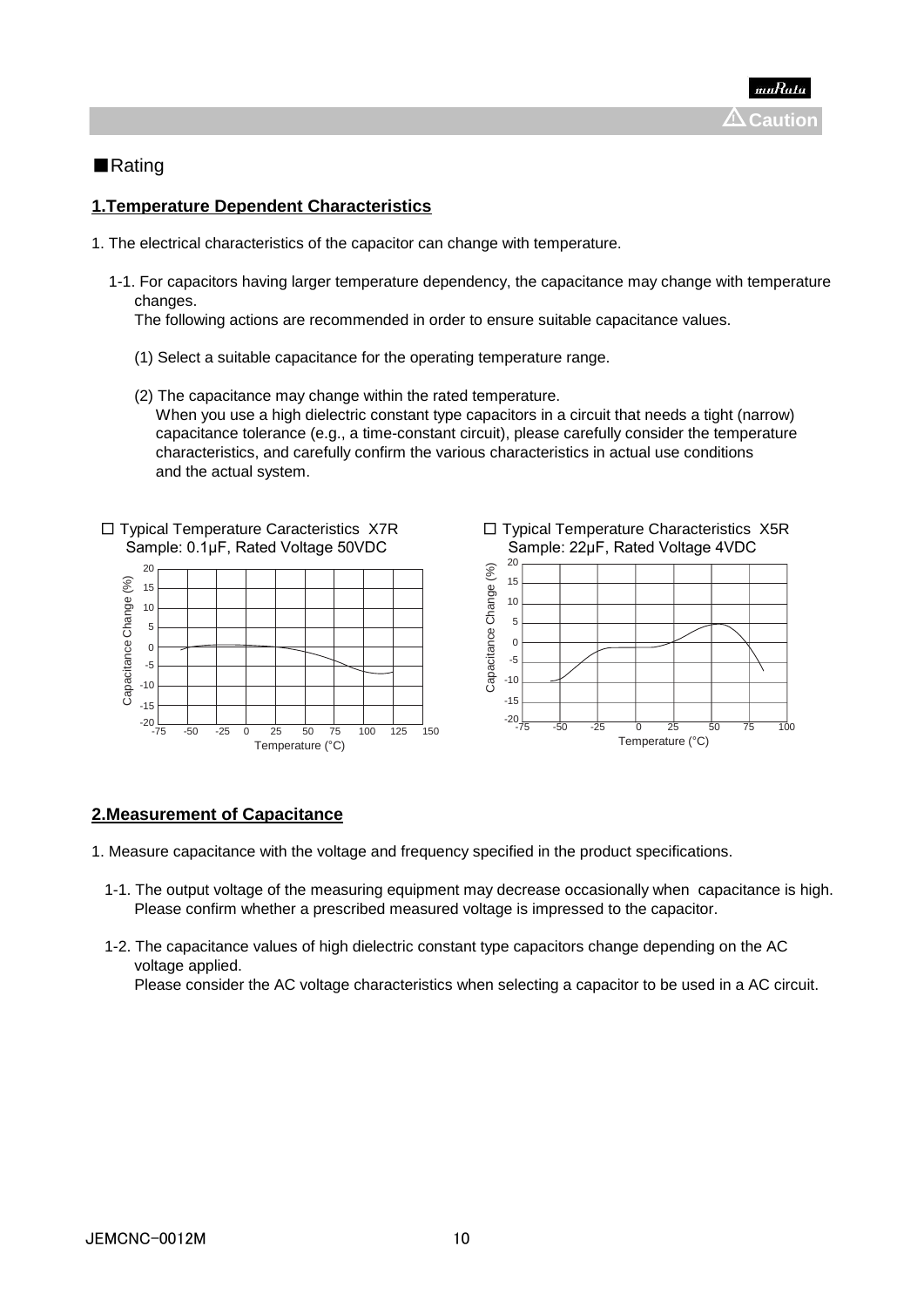# **3.Applied Voltage**

- 1. Do not apply a voltage to the capacitor that exceeds the rated voltage as called out in the specifications.
	- 1-1. Applied voltage between the terminals of a capacitor shall be less than or equal to the rated voltage.
		- (1) When AC voltage is superimposed on DC voltage, the zero-to-peak voltage shall not exceed the rated DC voltage.

 When AC voltage or pulse voltage is applied, the peak-to-peak voltage shall not exceed the rated DC voltage.

 (2) Abnormal voltages (surge voltage, static electricity, pulse voltage, etc.) shall not exceed the rated DC voltage.



Typical voltage applied to the DC capacitor

(E:Maximum possible applied voltage.)

1-2. Influence of over voltage

 Over voltage that is applied to the capacitor may result in an electrical short circuit caused by the breakdown of the internal dielectric layers .

The time duration until breakdown depends on the applied voltage and the ambient temperature.

2.Use a safety standard certified capacitor in a power supply input circuit (AC filter), as it is also necessary to consider the withstand voltage and impulse withstand voltage defined for each device.

# **4.Type of Applied Voltage and Self-heating Temperature**

1.Confirm the operating conditions to make sure that no large current is flowing into the capacitor due to the continuous application of an AC voltage or pulse voltage. When a DC rated voltage product is used in an AC voltage circuit or a pulse voltage circuit, the AC current or pulse current will flow into the capacitor; therefore check the self-heating condition.

 Please confirm the surface temperature of the capacitor so that the temperature remains within the upper limits of the operating temperature, including the rise in temperature due to self-heating. When the capacitor is used with a high-frequency voltage or pulse voltage, heat may be generated by dielectric loss. <Applicable to Rated Voltage of less than 100VDC>

 1-1. The load should be contained to the level such that when measuring at atmospheric temperature of 25°C. the product's self-heating remains below 20°C and the surface temperature of the capacitor in the actual circuit remains within the maximum operating temperature.

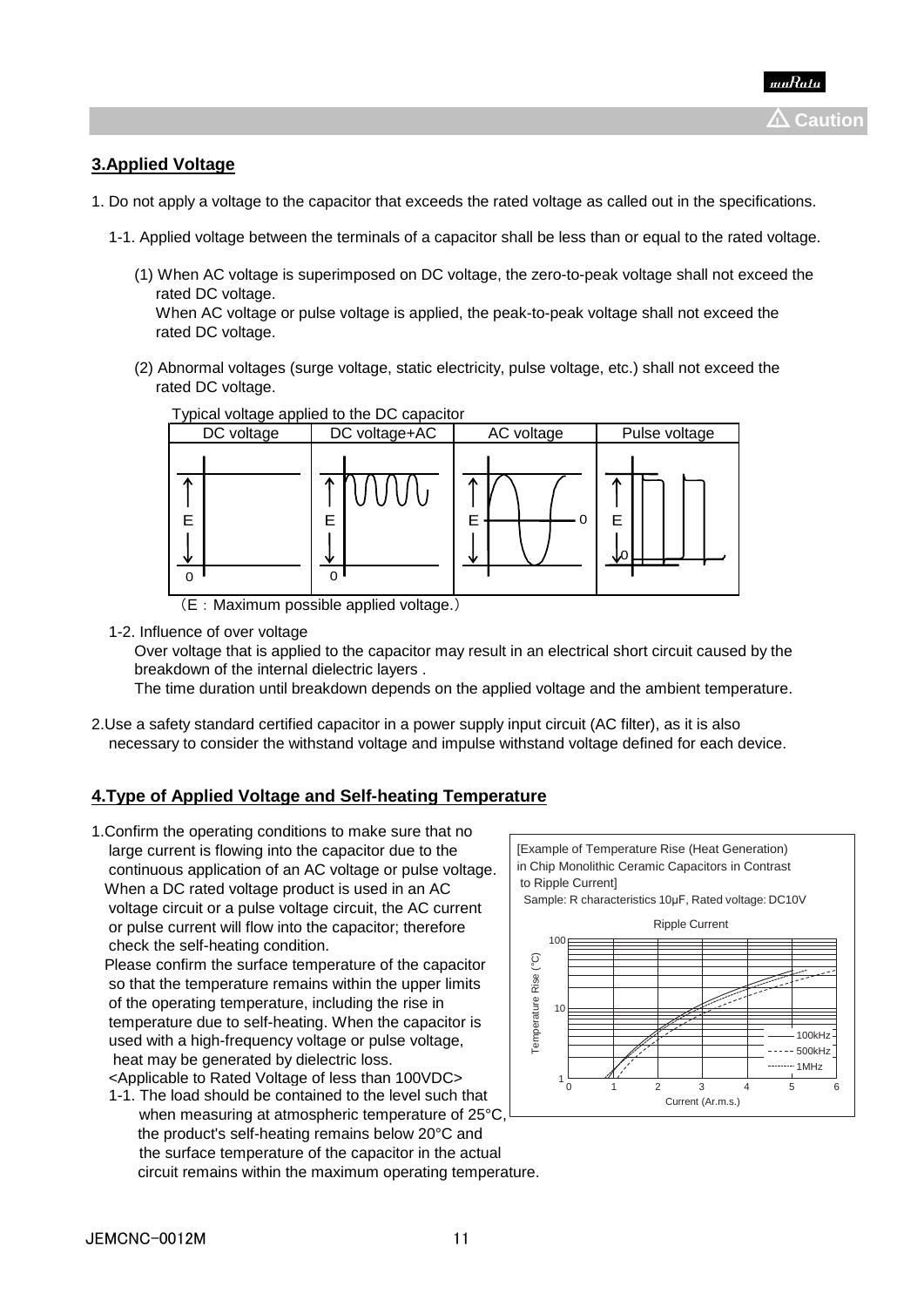

# **5. DC Voltage and AC Voltage Characteristic**

- 1. The capacitance value of a high dielectric constant type capacitor changes depending on the DC voltage applied. Please consider the DC voltage characteristics when a capacitor is selected for use in a DC circuit.
	- 1-1. The capacitance of ceramic capacitors may change sharply depending on the applied voltage. (See figure) Please confirm the following in order to secure the capacitance.
		- (1) Determine whether the capacitance change caused by the applied voltage is within the allowed range .
		- (2) In the DC voltage characteristics, the rate of capacitance change becomes larger as voltage increases, even if the applied voltage is below the rated voltage. When a high dielectric constant type capacitor is used in a circuit that requires a tight (narrow) capacitance tolerance (e.g., a time constant circuit), please carefully consider the voltage characteristics, and confirm the various characteristics in actual operating conditions in an actual system.
- 2. The capacitance values of high dielectric constant type capacitors changes depending on the AC voltage applied. Please consider the AC voltage characteristics when selecting a capacitor to be used in a AC circuit.





### **6. Capacitance Aging**

1. The high dielectric constant type capacitors [ Example of Change Over Time (Aging characteristics) ] have the characteristic in which the capacitance value decreases with the passage of time. When you use a high dielectric constant type capacitors in a circuit that needs a tight (narrow) capacitance tolerance (e.g., a time-constant circuit), please carefully consider the characteristics of these capacitors, such as their aging, voltage, and temperature characteristics. In addition, check capacitors using your actual appliances at the intended environment and operating conditions.

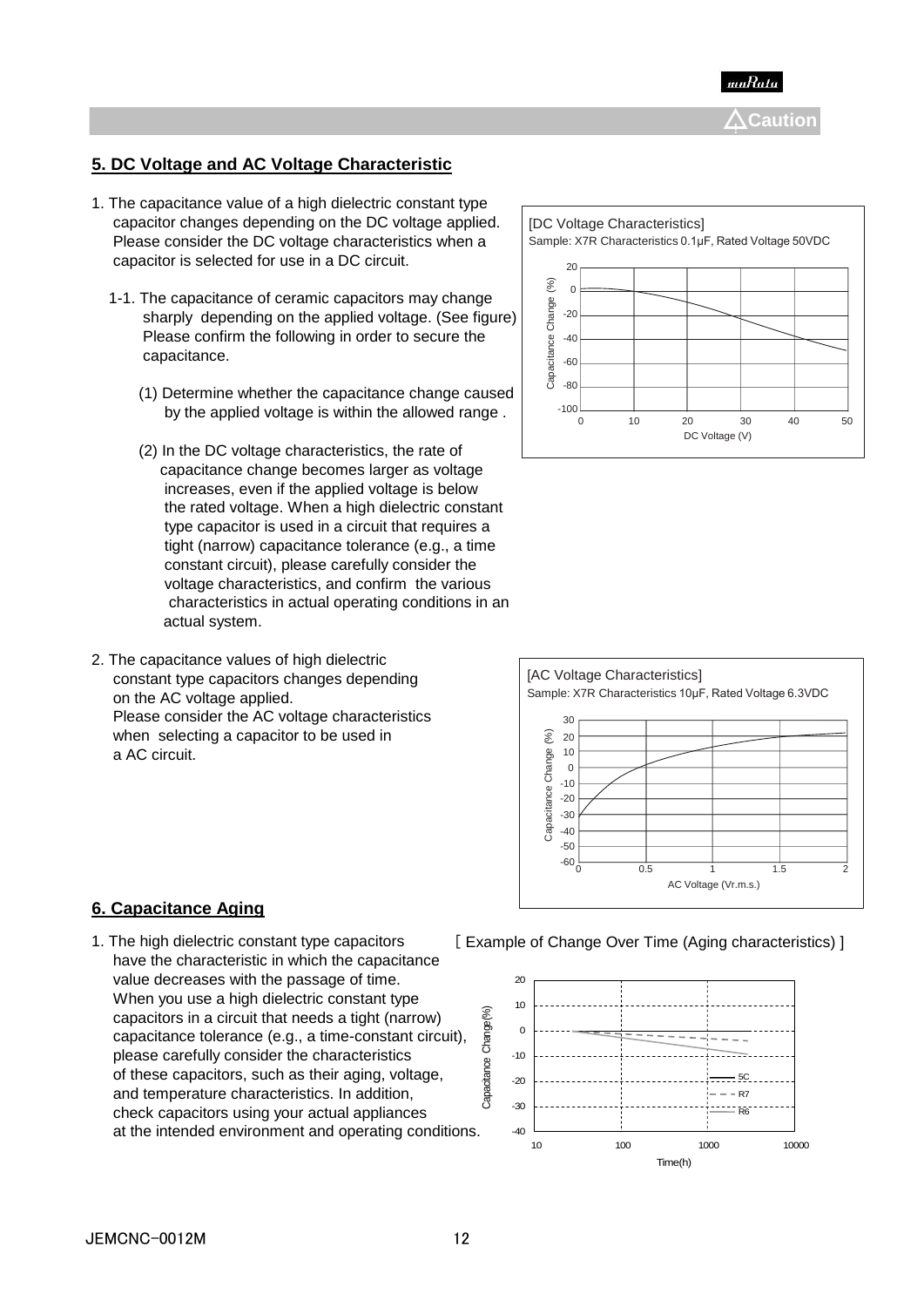

# **7.Vibration and Shock**

- 1. Please confirm the kind of vibration and/or shock, its condition, and any generation of resonance. Please mount the capacitor so as not to generate resonance, and do not allow any impact on the terminals.
- 2. Mechanical shock due to being dropped may cause damage or a crack in the dielectric material of the capacitor.

Do not use a fallen capacitor because the quality and reliability may be deteriorated.



3. When printed circuit boards are piled up or handled, the corner of another printed circuit board should not be allowed to hit the capacitor in order to avoid a crack or other damage to the capacitor.

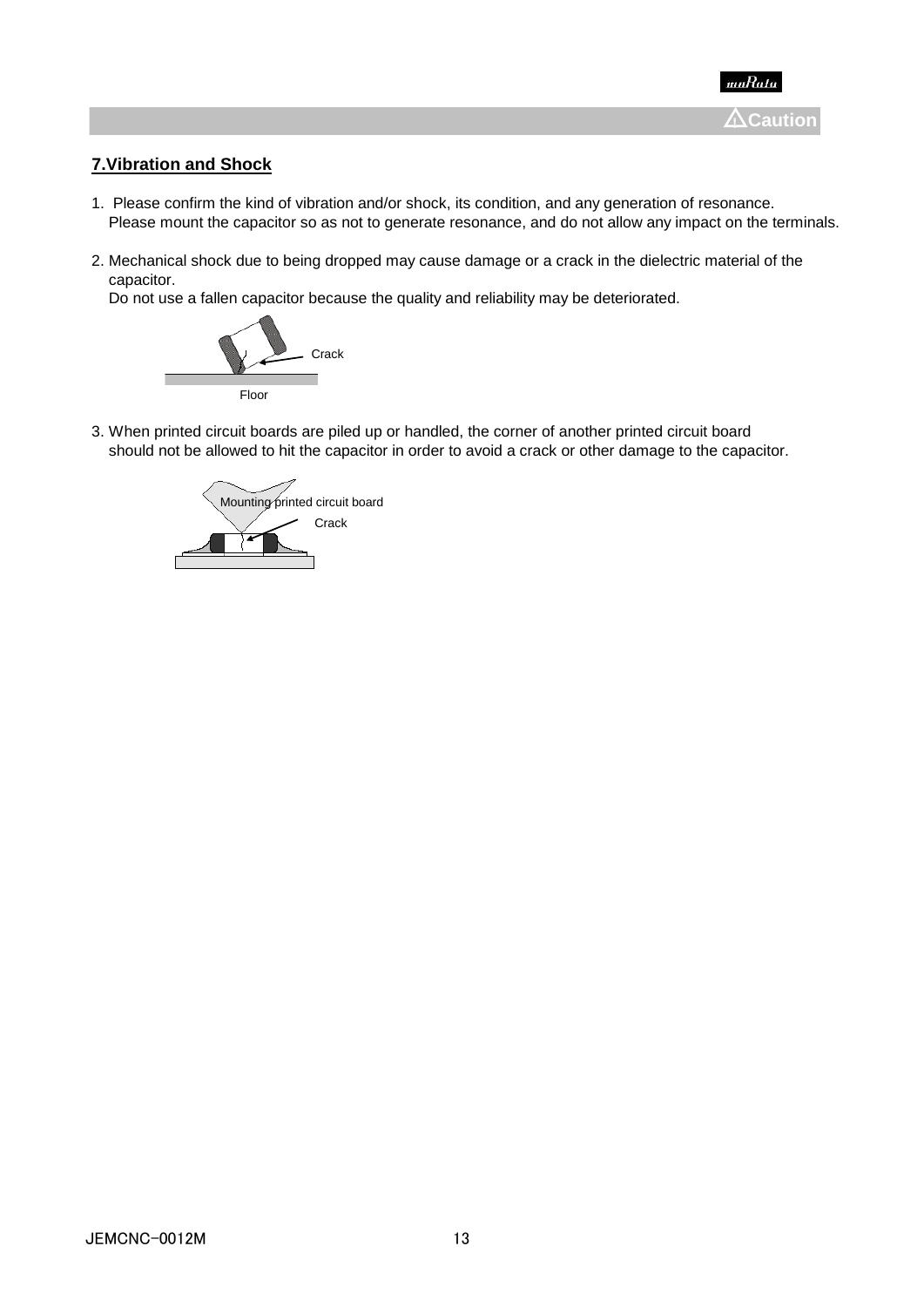■ Soldering and Mounting

# **1.Mounting Position**

- 1. Confirm the best mounting position and direction that minimizes the stress imposed on the capacitor during flexing or bending the printed circuit board.
	- 1-1.Choose a mounting position that minimizes the stress imposed on the chip during flexing or bending of the board.

[Component Direction]



Locate chip horizontal to the direction in which stress acts.

### [Chip Mounting Close to Board Separation Point]

It is effective to implement the following measures, to reduce stress in separating the board.

It is best to implement all of the following three measures; however, implement as many measures as possible to reduce stress.

| <b>Contents of Measures</b>                        | <b>Stress Level</b> |
|----------------------------------------------------|---------------------|
| $(1)$ Turn the mounting direction of the component |                     |
| parallel to the board separation surface.          | A > D               |
| $(2)$ Add slits in the board separation part.      |                     |
|                                                    | A > B               |
| (3) Keep the mounting position of the component    |                     |
| away from the board separation surface.            | A > C               |



[Mounting Capacitors Near Screw Holes]

When a capacitor is mounted near a screw hole, it may be affected by the board deflection that occurs during the tightening of the screw. Mount the capacitor in a position as far away from the screw holes as possible.

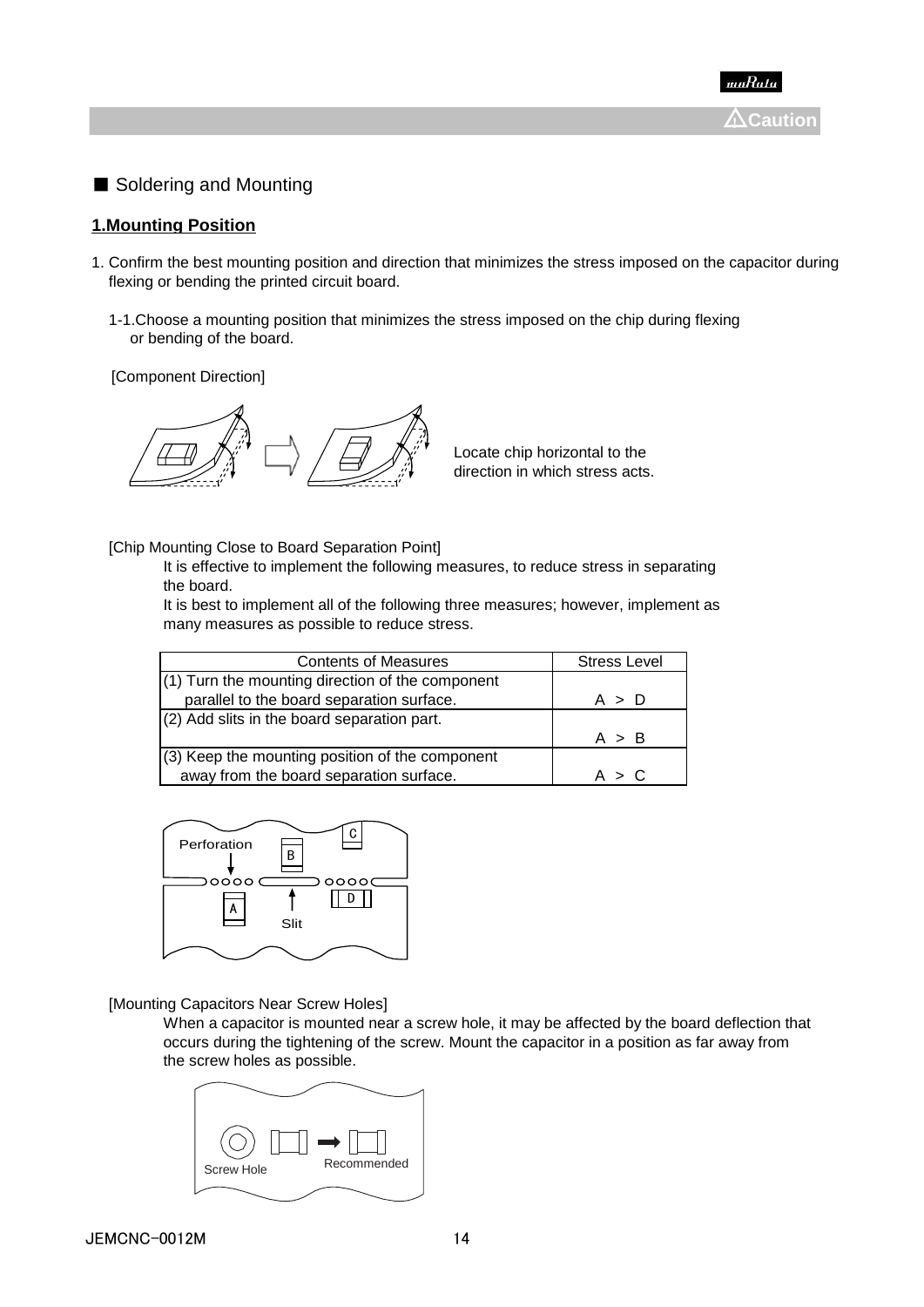

# **2.Information before Mounting**

- 1. Do not re-use capacitors that were removed from the equipment.
- 2. Confirm capacitance characteristics under actual applied voltage.
- 3. Confirm the mechanical stress under actual process and equipment use.
- 4. Confirm the rated capacitance, rated voltage and other electrical characteristics before assembly.
- 5. Prior to use, confirm the solderability for the capacitors that were in long-term storage.
- 6. Prior to measuring capacitance, carry out a heat treatment for capacitors that were in long-term storage.
- 7.The use of Sn-Zn based solder will deteriorate the reliability of the MLCC. Please contact our sales representative or product engineers on the use of Sn-Zn based solder in advance.

### **3.Maintenance of the Mounting (pick and place) Machine**

- 1. Make sure that the following excessive forces are not applied to the capacitors.
	- 1-1. In mounting the capacitors on the printed circuit board, any bending force against them shall be kept to a minimum to prevent them from any bending damage or cracking. Please take into account the following precautions and recommendations for use in your process.
		- (1) Adjust the lowest position of the pickup nozzle so as not to bend the printed circuit board.
		- (2) Adjust the nozzle pressure within a static load of 1N to 3N during mounting.



2.Dirt particles and dust accumulated between the suction nozzle and the cylinder inner wall prevent the nozzle from moving smoothly. This imposes greater force upon the chip during mounting, causing cracked chips. Also, the locating claw, when worn out, imposes uneven forces on the chip when positioning, causing cracked chips. The suction nozzle and the locating claw must be maintained, checked and replaced periodically.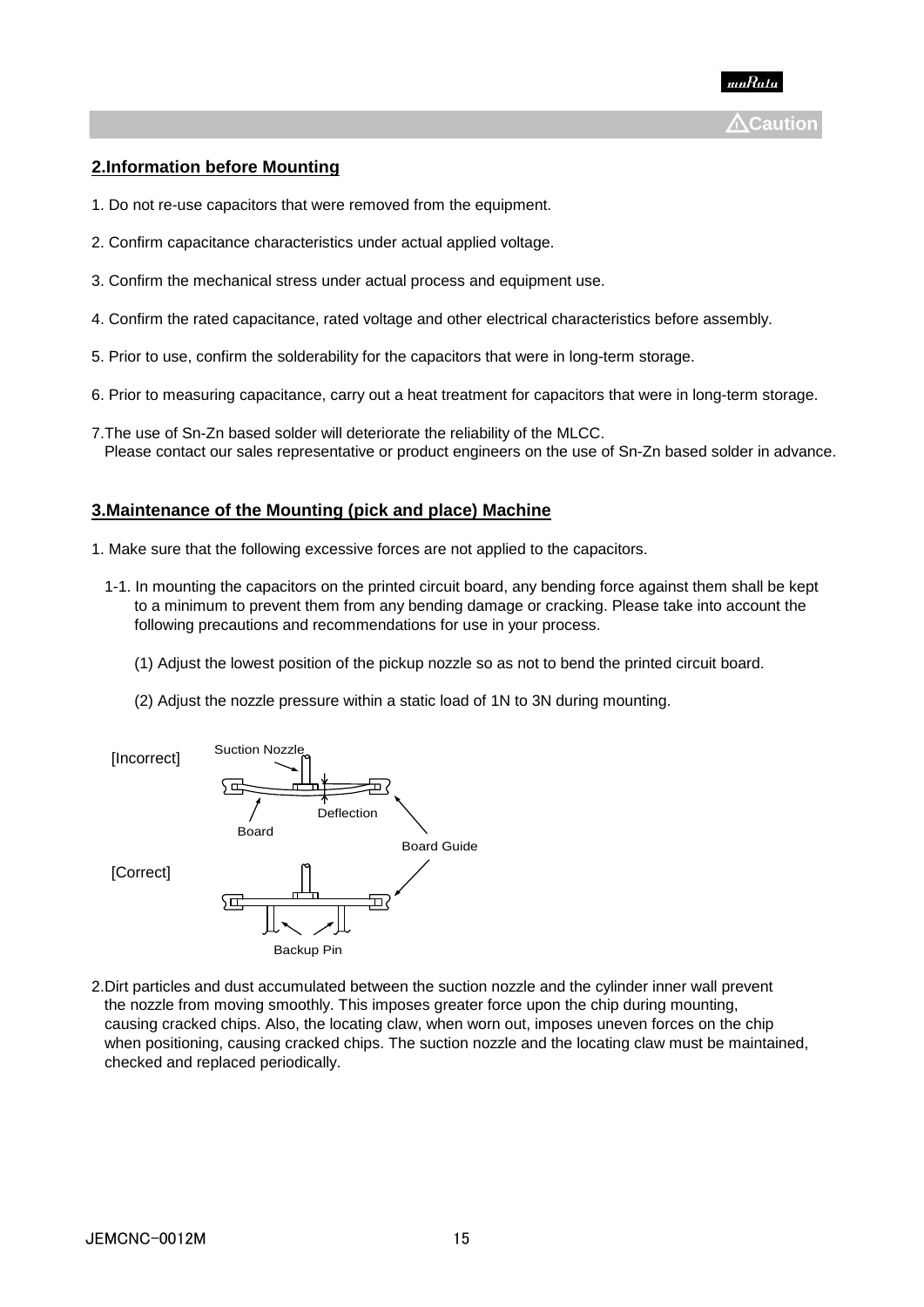

# **4-1.Reflow Soldering**

- 1. When sudden heat is applied to the components, the [Standard Conditions for Reflow Soldering] mechanical strength of the components will decrease because a sudden temperature change causes **Reflow** Reflow deformation inside the components. In order to prevent mechanical damage to the components, preheating is required for both the components and the PCB. Preheating conditions are shown in table 1. It is required to keep the temperature differential between the solder and the components surface  $(\Delta T)$  as small as possible.
- 2. Solderability of tin plating termination chips might be deteriorated when a low temperature soldering profile where the peak solder temperature is below the melting point of Temperature tin is used. Please confirm the solderability of tin plated Incase of Lead Free Solder termination chips before use. ( ): In case of Pb-Sn Solder
- 3. When components are immersed in solvent after mounting, variance vapor Reflow be sure to maintain the temperature difference (ΔT) between the component and the solvent within the range shown in the table 1.

| Table 1           |                                 |  |  |  |  |
|-------------------|---------------------------------|--|--|--|--|
| Part Number       | <b>Temperature Differential</b> |  |  |  |  |
| GQM15/GQM18/GQM21 | $\Delta T \leq 190^{\circ}C$    |  |  |  |  |
| GQM22             | $\Delta T \leq 130^{\circ}C$    |  |  |  |  |

### Recommended Conditions

|                  | Pb-Sn Solder | <b>Lead Free Solder</b>                |                        |
|------------------|--------------|----------------------------------------|------------------------|
|                  | Reflow       | Vapor Reflow                           |                        |
| Peak Temperature | 230 to 250°C | 230 to 240°C                           | 240 to $260^{\circ}$ C |
| Atmosphere       | Air          | Saturated vapor<br>of inactive solvent | Air or $N_2$           |

Pb-Sn Solder: Sn-37Pb Lead Free Solder: Sn-3.0Ag-0.5Cu

# 4. Optimum Solder Amount for Reflow Soldering soldering soldering time must be within the range shown above.

- 4-1. Overly thick application of solder paste results in a excessive solder fillet height. This makes the chip more susceptible to mechanical and thermal stress on the board and may cause the chips to crack.
- 4-2. Too little solder paste results in a lack of adhesive strength on the outer electrode, which may result in in section in section chips breaking loose from the PCB.







### [Allowable Reflow Soldering Temperature and Time]



In the case of repeated soldering, the accumulated



4-3. Make sure the solder has been applied smoothly to the end surface to a height of 0.2mm min.

Inverting the PCB Make sure not to impose any abnormal mechanical shocks to the PCB.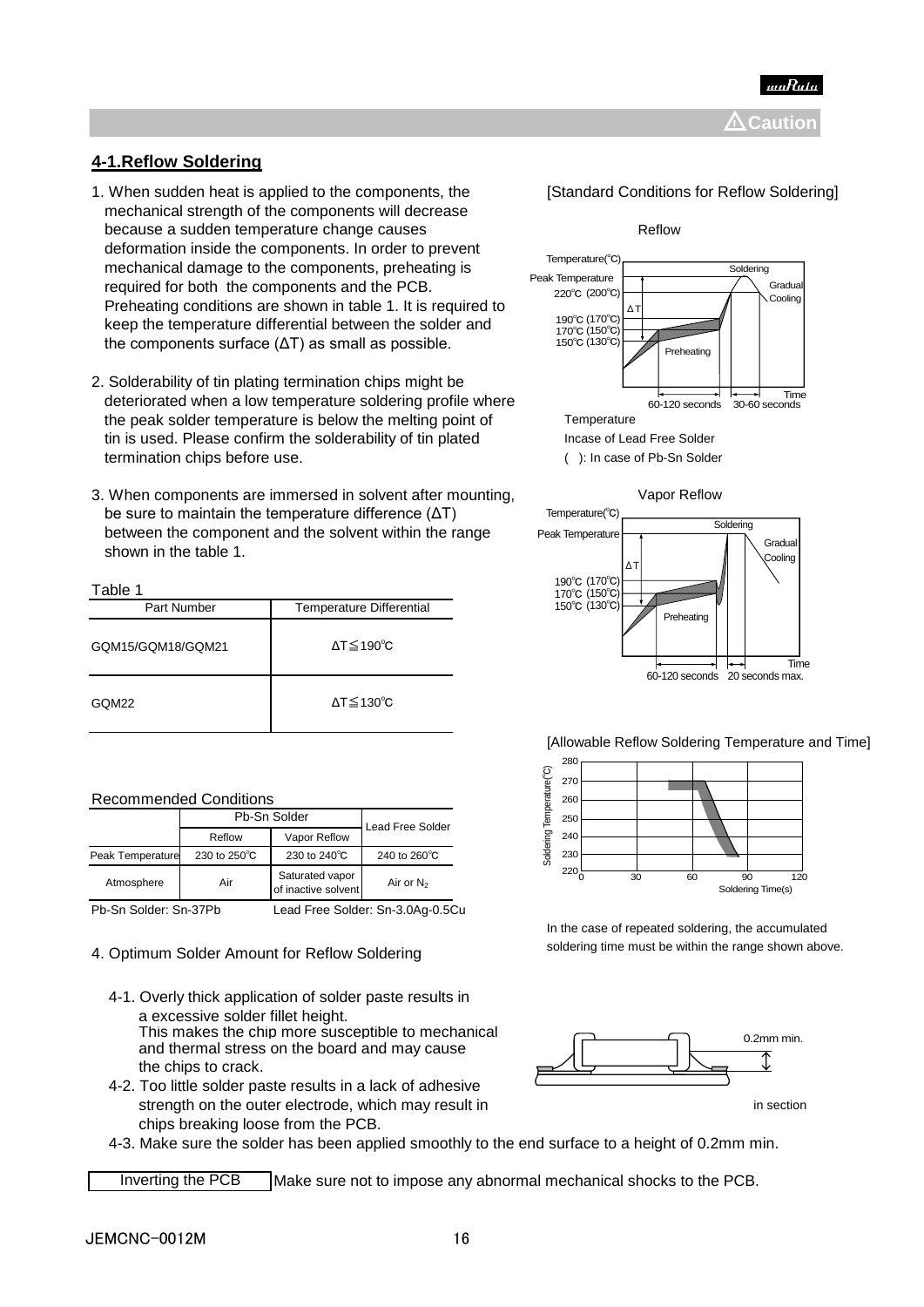

# **4-2.Flow Soldering**

1. Do not apply flow soldering to chips not listed in Table 2. [Standard Conditions for Flow Soldering]

### Table 2

| Part Number | Temperature Differential     |
|-------------|------------------------------|
| GQM18/GQM21 | $\Delta T \leq 150^{\circ}C$ |

- 2. When sudden heat is applied to the components, the mechanical strength of the components will decrease because a sudden temperature change causes deformation inside the components. In order to prevent mechanical damage to the components, preheating is required for both of the components and the PCB. [Allowable Flow Soldering Temperature and Time] Preheating conditions are shown in table 2. It is required to keep the temperature differential between the solder and the components surface (ΔT) as low as possible.
- 3. Excessively long soldering time or high soldering temperature can result in leaching of the outer electrodes, causing poor adhesion or a reduction in capacitance value due to loss of contact between the electrodes and end termination.
- 4. When components are immersed in solvent after mounting, be sure to maintain the temperature differential (ΔT) In the case of repeated soldering, the accumulated between the component and solvent within the range soldering time must be within the range shown above. shown in the table 2.

# Recommended Conditions

|                                    |              | Pb-Sn Solder Lead Free Solder    |
|------------------------------------|--------------|----------------------------------|
| <b>Preheating Peak Temperature</b> | 90 to 110°C  | 100 to 120°C                     |
| Soldering Peak Temperature         | 240 to 250°C | 250 to 260°C                     |
| Atmosphere                         | Air          | N <sub>2</sub>                   |
| Pb-Sn Solder: Sn-37Pb              |              | Lead Free Solder: Sn-3.0Ag-0.5Cu |

- 5. Optimum Solder Amount for Flow Soldering
	- 5-1. The top of the solder fillet should be lower than the thickness of components. If the solder amount is excessive, the risk of cracking is higher during board bending or any other stressful condition.





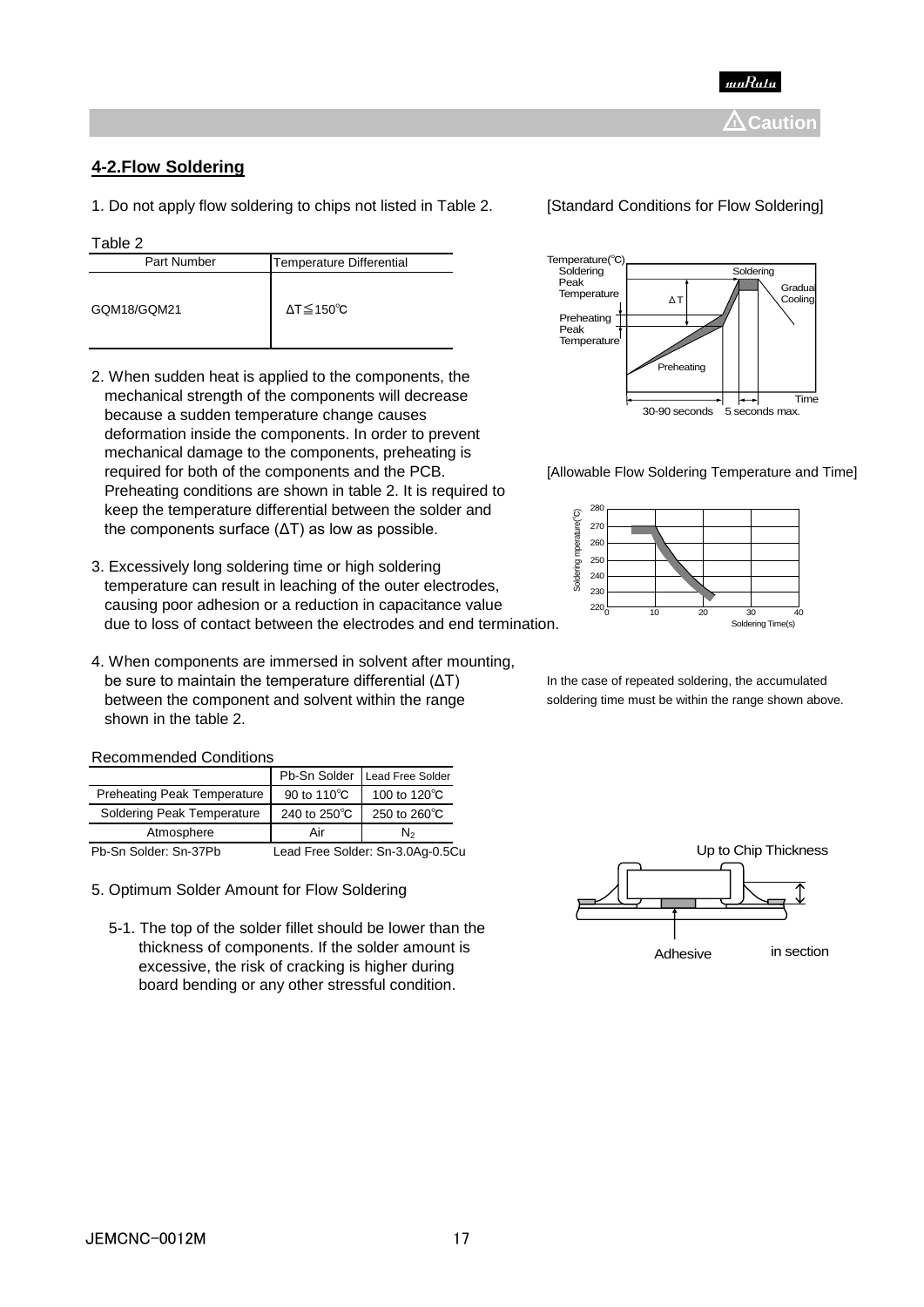

# **4-3.Correction of Soldered Portion**

 When sudden heat is applied to the capacitor, distortion caused by the large temperature difference occurs internally, and can be the cause of cracks. Capacitors also tend to be affected by mechanical and thermal stress depending on the board preheating temperature or the soldering fillet shape, and can be the cause of cracks. Please refer to "1. PCB Design" or "3. Optimum solder amount" for the solder amount and the fillet shapes.

- 1. Correction with a Soldering Iron
	- 1-1. In order to reduce damage to the capacitor, be sure to preheat the capacitor and the mounting board. Preheat to the temperature range shown in Table 2. A hot plate, hot air type preheater, etc. can be used for preheating.
	- 1-2. After soldering, do not allow the component/PCB to cool down rapidly.
- 1-3. Perform the corrections with a soldering iron as quickly as possible. If the soldering iron is applied too long, there is a possibility of causing solder leaching on the terminal electrodes, which will cause deterioration of the adhesive strength and other problems. Table 3

| ט שושטו           |                                         |                           |                                                    |            |
|-------------------|-----------------------------------------|---------------------------|----------------------------------------------------|------------|
| Part Number       | Temperature<br>of Soldering<br>Iron tip | Preheating<br>Temperature | Temperature<br><b>Differential</b><br>$(\Delta T)$ | Atmosphere |
| GQM15/GQM18/GQM21 | $350^{\circ}$ C max.                    | $150^{\circ}$ C min.      | ΔT≦190℃                                            | Air        |
| GQM22             | $280^{\circ}$ C max.                    | $150^{\circ}$ C min.      | ΔT≦130℃                                            | Air        |

\*Applicable for both Pb-Sn and Lead Free Solder.Pb-Sn Solder: Sn-37Pb

### 2. Correction with Spot Heater

 $\pm$   $\pm$   $\pm$ 

 Compared to local heating with a soldering iron, hot air heating by a spot heater heats the overall component and board, therefore, it tends to lessen the thermal shock. In the case of a high density mounted board, a spot heater can also prevent concerns of the soldering iron making direct contact with the component.

 2-1. If the distance from the hot air outlet of the spot heater to the component is too close, cracks may occur due to thermal shock. To prevent this problem, follow the conditions shown in Table 3.

| Table 4                           |                      |
|-----------------------------------|----------------------|
| Distance                          | 5mm or more          |
| Hot Air Application angle         | 45° *Figure 1        |
| Hot Air Temperature Nozzle Outlet | $400^{\circ}$ C max. |
|                                   | Less than 10 seconds |
| Application Time                  | (GQM15/18/21/22)     |

 2-2. In order to create an appropriate solder fillet shape, it is recommended that hot air be applied at the angle shown in Figure 1.



Lead Free Solder: Sn-3.0Ag-0.5Cu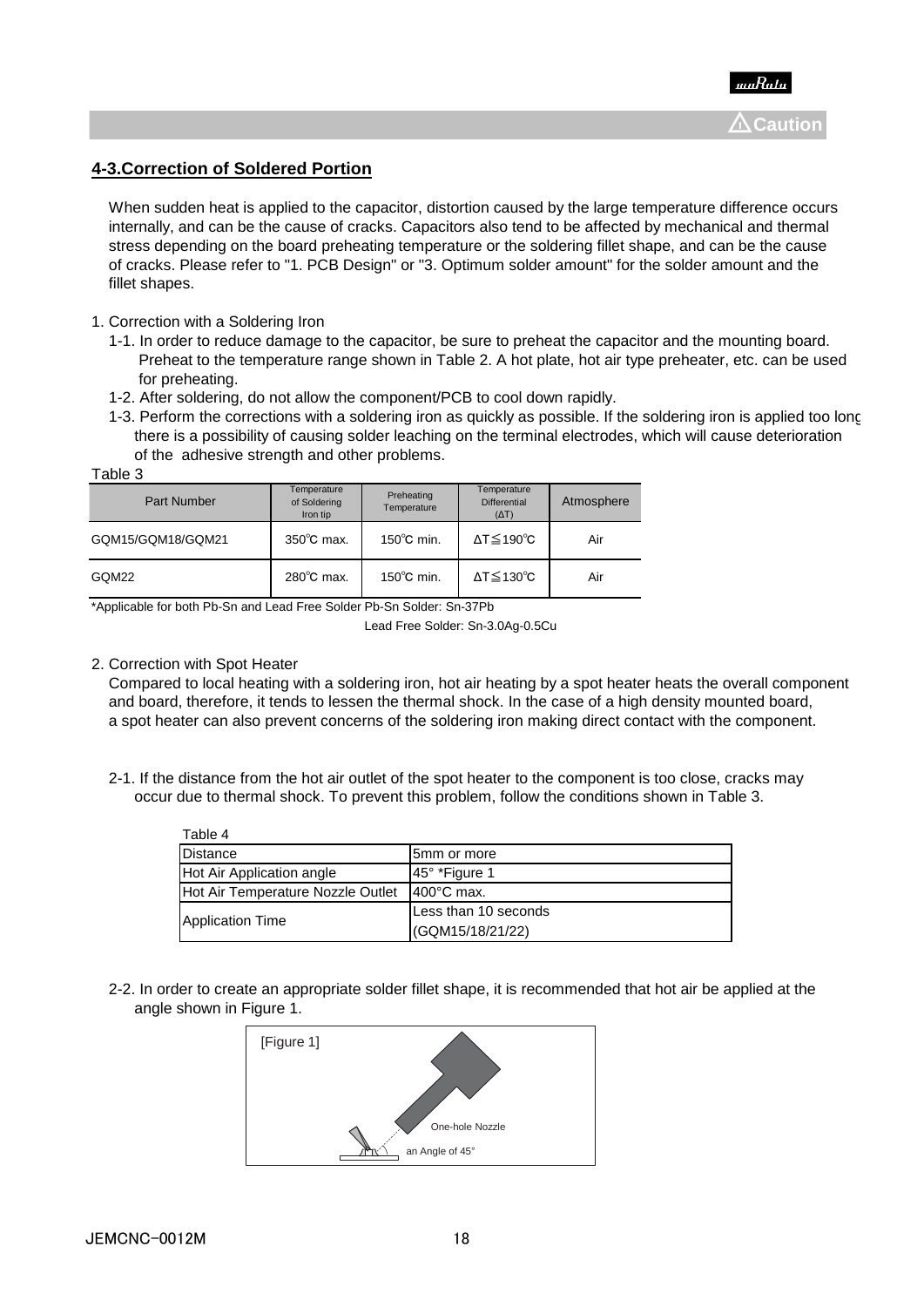



- 3. Optimum solder amount when re-working with a soldering iron
	- 3-1. In the case of 0603 (in inch) / 1608 (in mm) and smaller sizes (GQM15/18), the top of the solder fillet should be lower than 2/3 of the thickness of the component or 0.5mm, whichever is smaller.



In the case of 0805 (in inch) / 2012(in mm) and larger in section in section sizes (GQM21/22), the top of the solder fillet should be lower than 2/3 of the thickness of the component. If the solder amount is excessive, the risk of cracking is higher during board bending or under any other stressful condition.

- 3-2. A soldering iron with a tip of ø3mm or smaller should be used. It is also necessary to keep the soldering iron from touching the components during the re-work.
- 3-3. Solder wire with ø0.5mm or smaller is required for soldering.

# **5.Washing**

 Excessive ultrasonic oscillation during cleaning can cause the PCBs to resonate, resulting in cracked chips or broken solder joints. Take note not to vibrate PCBs.

# **6.Electrical Test on Printed Circuit Board**

- 1. Confirm position of the backup pin or specific jig, when inspecting the electrical performance of a capacitor after mounting on the printed circuit board.
	- 1-1. Avoid bending the printed circuit board by the pressure of a test-probe, etc. The thrusting force of the test probe can flex the PCB, resulting in cracked chips or open solder joints. Provide backup pins on the back side of the PCB to prevent warping or flexing. Install backup pins as close to the capacitor as possible.
	- 1-2. Avoid vibration of the board by shock when a test -probe contacts a printed circuit board.

[ Not Recommended ]

[ Recommended ]



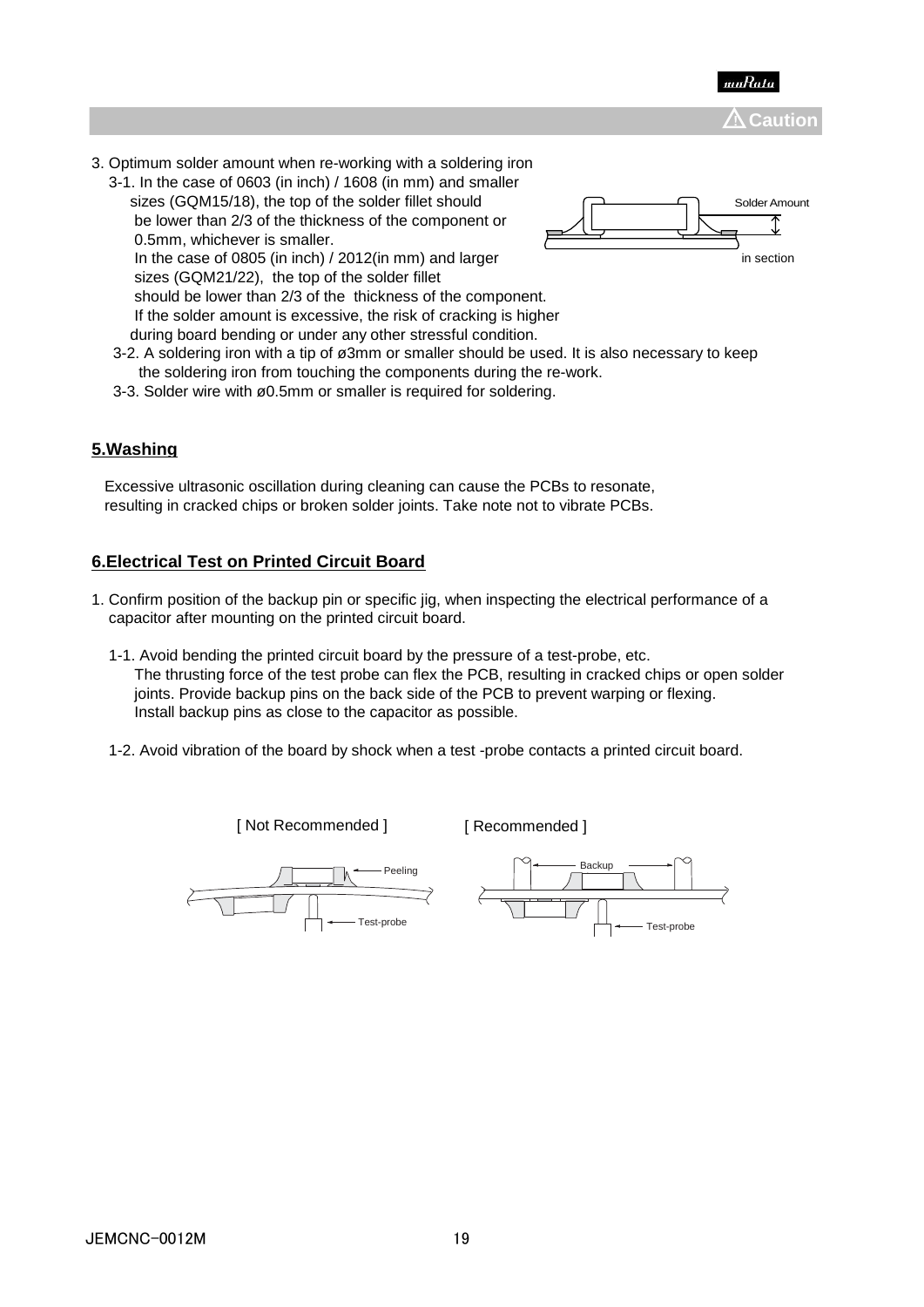

# **7.Printed Circuit Board Cropping**

- 1. After mounting a capacitor on a printed circuit board, do not apply any stress to the capacitor that caused bending or twisting the board.
	- 1-1. In cropping the board, the stress as shown at right may cause the capacitor to crack. Cracked capacitors may cause deterioration of the insulation resistance, and result in a short. Avoid this type of stress to a capacitor.



- 2. Check the cropping method for the printed circuit board in advance.
	- 2-1. Printed circuit board cropping shall be carried out by using a jig or an apparatus (Disk separator, router type separator, etc.) to prevent the mechanical stress that can occur to the board.

| <b>Board Separation Method</b> | <b>Hand Separation</b>                                                                | (1) Board Separation Jig                                          | <b>Board Separation Apparatus</b>                                                                          |                          |
|--------------------------------|---------------------------------------------------------------------------------------|-------------------------------------------------------------------|------------------------------------------------------------------------------------------------------------|--------------------------|
|                                | <b>Nipper Separation</b>                                                              |                                                                   | 2) Disk Separator                                                                                          | 3) Router Type Separator |
| Level of stress on board       | High                                                                                  | Medium                                                            | Medium                                                                                                     | Low                      |
| Recommended                    | ×                                                                                     | $\Delta^*$                                                        | $\Delta^*$                                                                                                 |                          |
| <b>Notes</b>                   | Hand and nipper<br>separation apply a high<br>level of stress.<br>Use another method. | Board handling<br>Board bending direction<br>Layout of capacitors | Board handling<br>Layout of slits<br>Design of V groove<br>Arrangement of blades<br>Controlling blade life | Board handling           |

When a board separation jig or disk separator is used, if the following precautions are not observed, a large board deflection stress will occur and the capacitors may crack. Use router type separator if at all possible.

### (1) Example of a suitable jig

[In the case of Single-side Mounting]

An outline of the board separation jig is shown as follows.

 Recommended example: Stress on the component mounting position can be minimized by holding the portion close to the jig, and bend in the direction towards the side where the capacitors are mounted. Not recommended example: The risk of cracks occurring in the capacitors increases due to large stress being applied to the component mounting position, if the portion away from the jig is held and bent in the direction opposite the side where the capacitors are mounted.

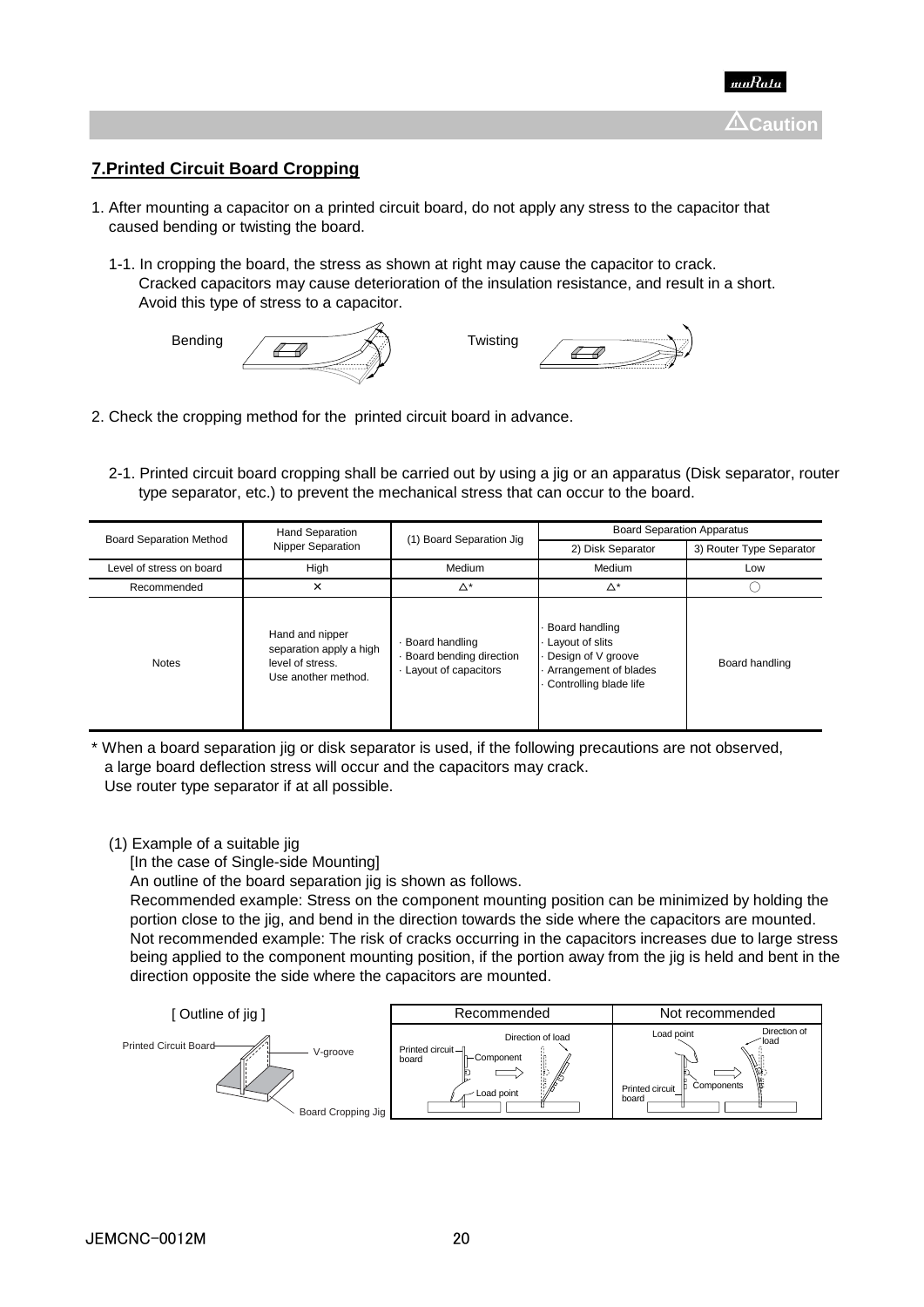

[In the case of Double-sided Mounting]

 Since components are mounted on both sides of the board, the risk of cracks occurring can not be avoided with the above method.

 Therefore, implement the following measures to prevent stress from being applied to the components. (Measures)

(1) Consider introducing a router type separator.

If it is difficult to introduce a router type separator,

implement the following measures. (Refer to item 1. Mounting Position)

- (2) Mount the components at a right angle to the board separation surface.
- (3) When mounting components near the board separation point, add slits in the separation position near the component.
- (4) Keep the mounting position of the components away from the board separation point.

### (2) Example of a Disk Separator

 An outline of a disk separator is shown as follows. As shown in the Principle of Operation, the top blade and bottom blade are aligned with the V-grooves on the printed circuit board to separate the board. In the following case, board deflection stress will be applied and cause cracks in the capacitors.

- (1) When the adjustment of the top and bottom blades are misaligned, such as deviating in the top-bottom, left-right or front-rear directions
- (2) The angle of the V groove is too low, depth of the V groove is too shallow, or the V groove is misaligned top-bottom

 IF V groove is too deep, it is possible to brake when you handle and carry it. Carefully design depth of the V groove with consideration about strength of material of the printed circuit board.



| Recommended      |                         | Not recommended         |                         |  |
|------------------|-------------------------|-------------------------|-------------------------|--|
|                  | Top-bottom Misalignment | Left-right Misalignment | Front-rear Misalignment |  |
| <b>Top Blade</b> | <b>Top Blade</b>        | Top Blade               | Top Blade               |  |
|                  |                         |                         | n<br>o                  |  |
| Bottom Blade     | <b>Bottom Blade</b>     | Bottom Blade            | <b>Bottom Blade</b>     |  |

| Example of Recommended |                         | Not Recommended |                   |                |
|------------------------|-------------------------|-----------------|-------------------|----------------|
| V-groove Design        | Left-right Misalignment | Low-Angle       | Depth too Shallow | Depth too Deep |
|                        |                         |                 |                   |                |

(3) Example of Router Type Separator The router type separator performs cutting by a router rotating at a high speed. Since the board does not bend in the cutting process, stress on the board can be suppressed during board separation. When attaching or removing boards to/from the router type separator, carefully handle the boards to prevent bending.

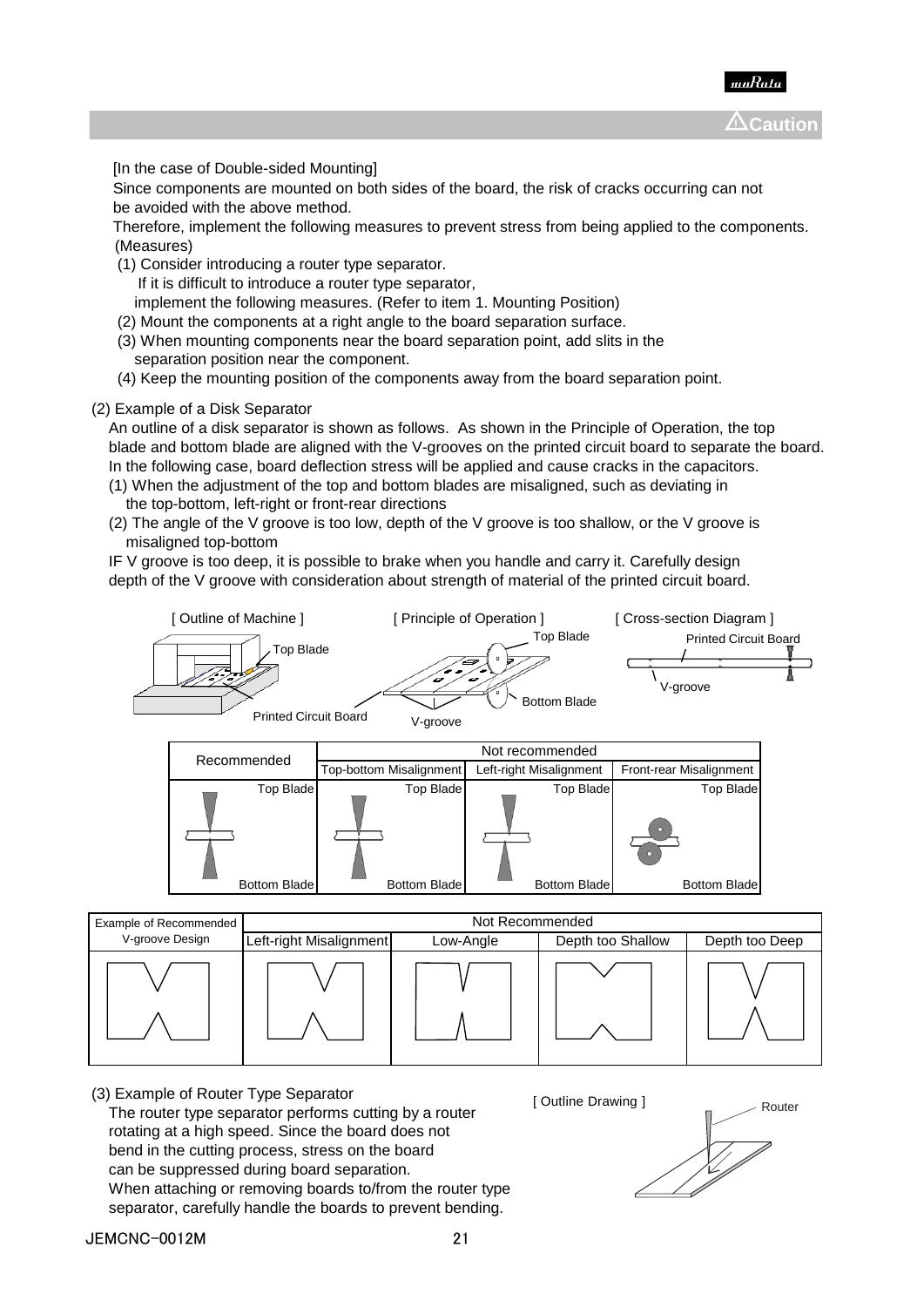# **8. Assembly**

1. Handling

If a board mounted with capacitors is held with one hand, the board may bend.

Firmly hold the edges of the board with both hands when handling.

If a board mounted with capacitors is dropped, cracks may occur in the capacitors.

Do not use dropped boards, as there is a possibility that the quality of the capacitors may be impaired.

### 2. Attachment of Other Components

2-1. Mounting of Other Components

 Pay attention to the following items, when mounting other components on the back side of the board after capacitors have been mounted on the opposite side.

 When the bottom dead point of the suction nozzle is set too low, board deflection stress may be applied to the capacitors on the back side (bottom side), and cracks may occur in the capacitors.

· After the board is straightened, set the bottom dead point of the nozzle on the upper surface of the board.

· Periodically check and adjust the bottom dead point.



2-2. Inserting Components with Leads into Boards

 When inserting components (transformers, IC, etc.) into boards, bending the board may cause cracks in the capacitors or cracks in the solder. Pay attention to the following.

- · Increase the size of the holes to insert the leads, to reduce the stress on the board during insertion.
- · Fix the board with backup pins or a dedicated jig before insertion.
- · Support below the board so that the board does not bend. When using multiple backup pins on the board, periodically confirm that there is no difference in the height of each backup pin.



2-3. Attaching/Removing Sockets

 When the board itself is a connector, the board may bend when a socket is attached or removed. Plan the work so that the board does not bend when a socket is attached or removed.



2-4. Tightening Screws

 The board may be bent, when tightening screws, etc. during the attachment of the board to a shield or chassis. Pay attention to the following items before performing the work.

- · Plan the work to prevent the board from bending.
- · Use a torque screwdriver, to prevent over-tightening of the screws.
- · The board may bend after mounting by reflow soldering, etc. Please note, as stress may be applied to the chips by forcibly flattening the board when tightening the screws.

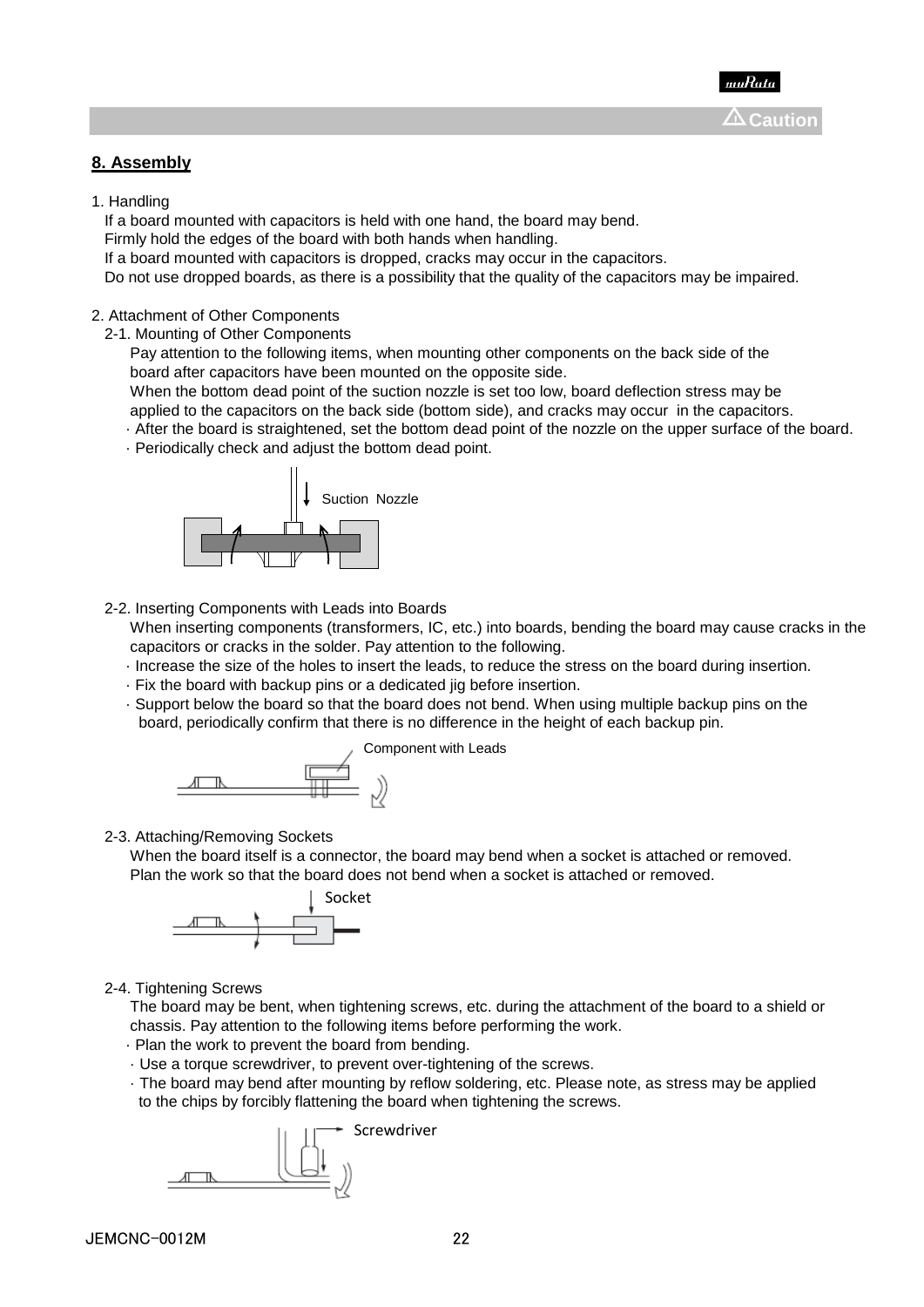### ■ Others

# **1. Under Operation of Equipment**

- 1-1. Do not touch a capacitor directly with bare hands during operation in order to avoid the danger of an electric shock.
- 1-2. Do not allow the terminals of a capacitor to come in contact with any conductive objects (short-circuit). Do not expose a capacitor to a conductive liquid, inducing any acid or alkali solutions.
- 1-3. Confirm the environment in which the equipment will operate is under the specified conditions. Do not use the equipment under the following environments.
	- (1) Being spattered with water or oil.
	- (2) Being exposed to direct sunlight.
	- (3) Being exposed to ozone, ultraviolet rays, or radiation.
	- (4) Being exposed to toxic gas (e.g., hydrogen sulfide, sulfur dioxide, chlorine, ammonia gas etc.)
	- (5) Any vibrations or mechanical shocks exceeding the specified limits.
	- (6) Moisture condensing environments.

1-4. Use damp proof countermeasures if using under any conditions that can cause condensation.

### **2. Others**

- 2-1. In an Emergency
	- (1) If the equipment should generate smoke, fire, or smell, immediately turn off or unplug the equipment. If the equipment is not turned off or unplugged, the hazards may be worsened by supplying continuous power.
	- (2) In this type of situation, do not allow face and hands to come in contact with the capacitor or burns may be caused by the capacitor's high temperature.
- 2-2. Disposal of waste

 When capacitors are disposed of, they must be burned or buried by an industrial waste vendor with the appropriate licenses.

- 2-3. Circuit Design
	- (1) Addition of Fail Safe Function

 Capacitors that are cracked by dropping or bending of the board may cause deterioration of the insulation resistance, and result in a short.If the circuit being used may cause an electrical shock, smoke or fire when a capacitor is shorted, be sure to install fail-safe functions, such as a fuse, to prevent secondary accidents.

- (2) GQM series are not safety standard certified products.
- 2-4. Remarks

 Failure to follow the cautions may result, worst case, in a short circuit and smoking when the product is used.

 The above notices are for standard applications and conditions. Contact us when the products are used in special mounting conditions.

 Select optimum conditions for operation as they determine the reliability of the product after assembly. The data herein are given in typical values, not guaranteed ratings.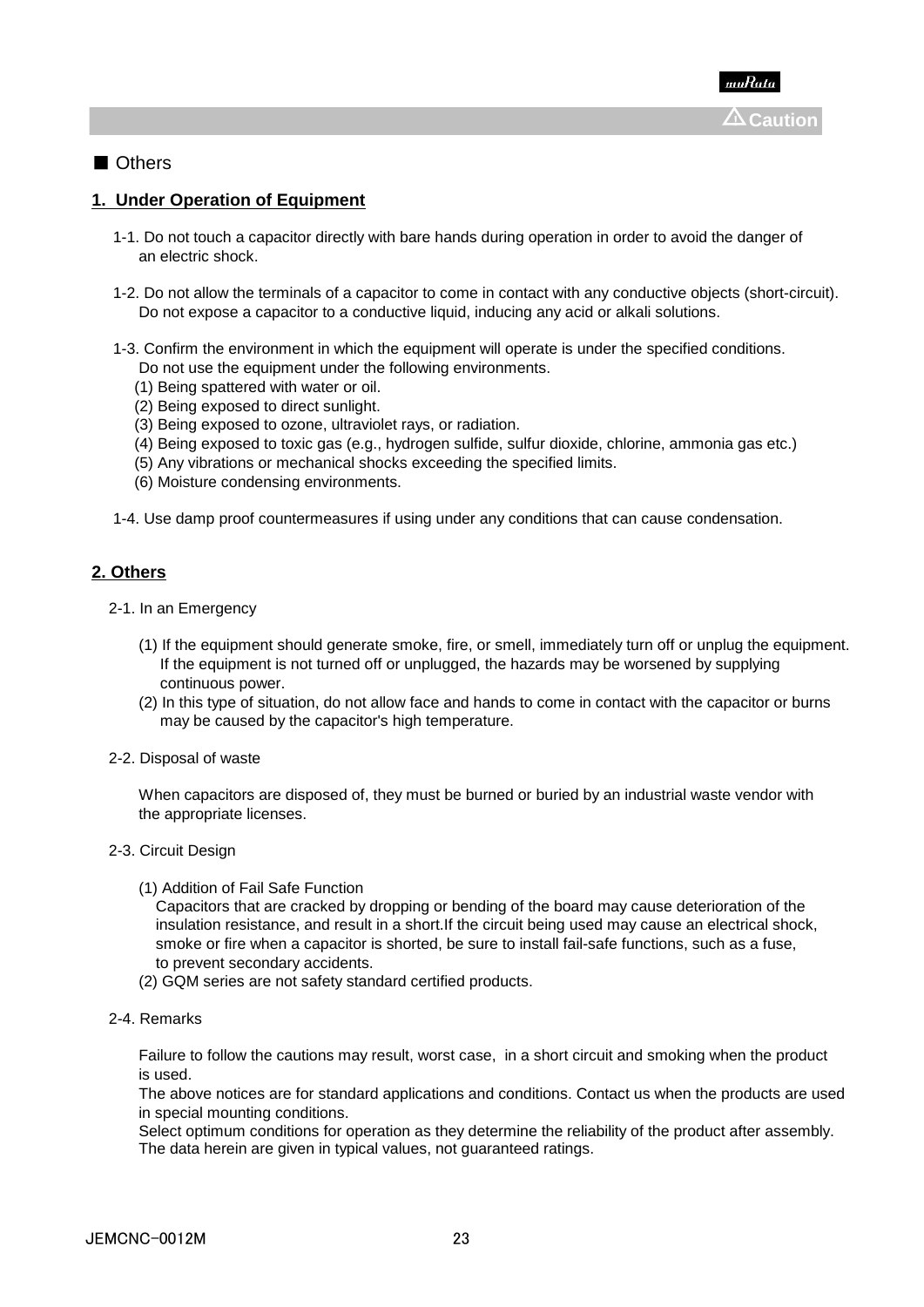

# ■ Rating

# **1.Operating Temperature**

- 1. The operating temperature limit depends on the capacitor.
	- 1-1.Do not apply temperatures exceeding the upper operating temperature. It is necessary to select a capacitor with a suitable rated temperature that will cover the operating temperature range.

 It is also necessary to consider the temperature distribution in equipment and the seasonal temperature variable factor.

 1-2.Consider the self-heating factor of the capacitor The surface temperature of the capacitor shall be the upper operating temperature or less when including the self-heating factors.

# **2.Atmosphere Surroundings (gaseous and liquid)**

- 1. Restriction on the operating environment of capacitors.
	- 1-1. Capacitors, when used in the above, unsuitable, operating environments may deteriorate due to the corrosion of the terminations and the penetration of moisture into the capacitor.
	- 1-2. The same phenomenon as the above may occur when the electrodes or terminals of the capacitor are subject to moisture condensation.
	- 1-3. The deterioration of characteristics and insulation resistance due to the oxidization or corrosion of terminal electrodes may result in breakdown when the capacitor is exposed to corrosive or volatile gases or solvents for long periods of time.

# **3.Piezo-electric Phenomenon**

1. When using high dielectric constant type capacitors in AC or pulse circuits, the capacitor itself vibrates at specific frequencies and noise may be generated. Moreover, when the mechanical vibration or shock is added to capacitor, noise may occur.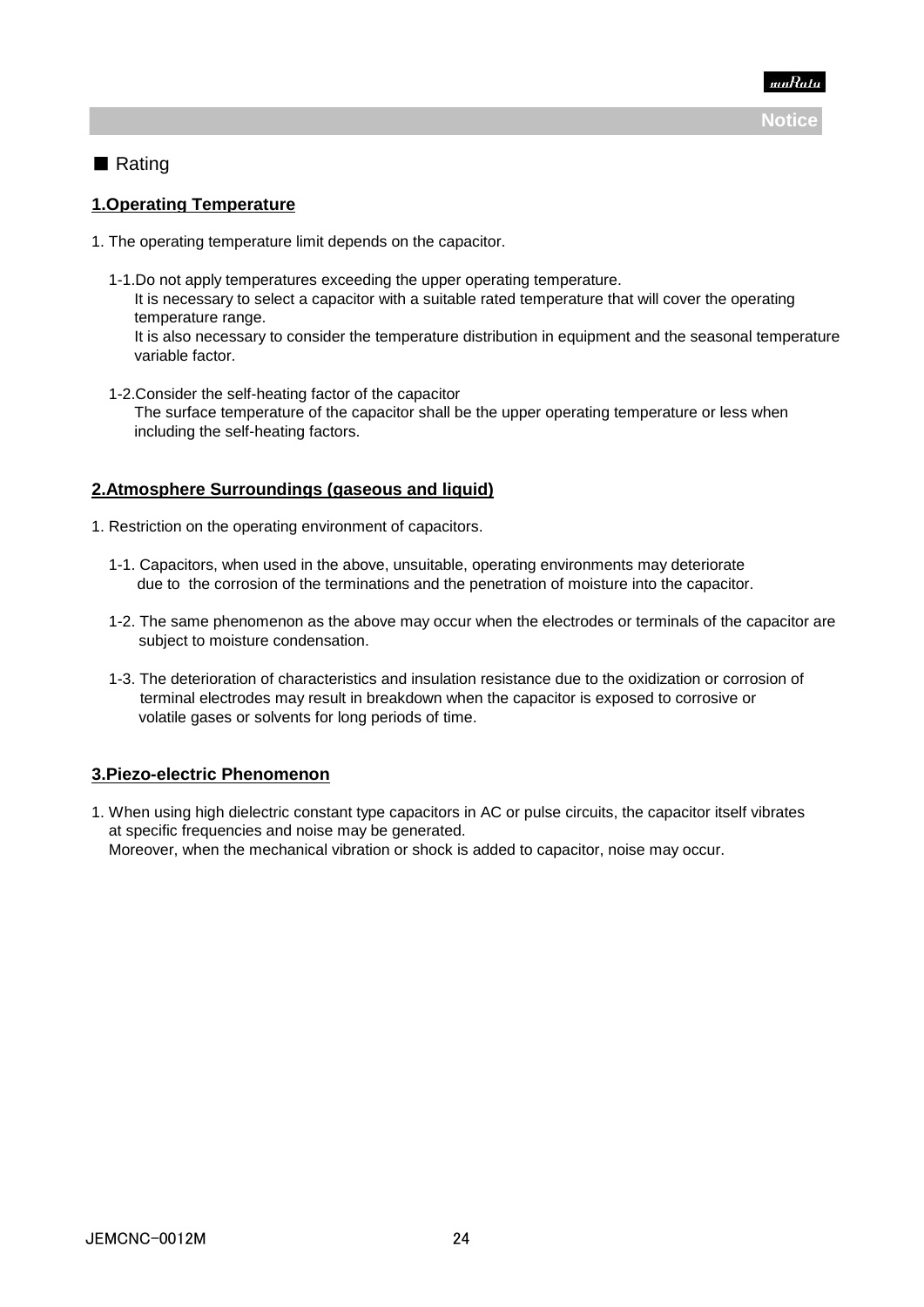

# ■ Soldering and Mounting

# **1.PCB Design**

- 1. Notice for Pattern Forms
	- 1-1. Unlike leaded components, chip components are susceptible to flexing stresses since they are mounted directly on the substrate.

 They are also more sensitive to mechanical and thermal stresses than leaded components. Excess solder fillet height can multiply these stresses and cause chip cracking. When designing substrates, take land patterns and dimensions into consideration to eliminate the possibility of excess solder fillet height.

 1-2.There is a possibility of chip cracking caused by PCB expansion/contraction with heat, because stress on a chip is different depending on PCB material and structure.When the thermal expansion coefficient greatly differs between the board used for mounting and the chip,it will cause cracking of the chip due to the thermal expansion and contraction. When small size capacitors of 0402 (in inch) / 1005 (in mm) size or less are mounted on a single-layered glass epoxy board, it will also cause cracking of the chip for the same reason.

|                                                         | Prohibited                                                    | Correct                            |
|---------------------------------------------------------|---------------------------------------------------------------|------------------------------------|
| Placing Close to Chassis                                | Chassis<br>Solder (ground)<br>Electrode Pattern<br>in section | <b>Solder Resist</b><br>in section |
| Placing of Chip<br>Components<br>and Leaded Components  | Lead Wire<br>in section                                       | <b>Solder Resist</b><br>in section |
| Placing of Leaded<br>Components<br>after Chip Component | Soldering Iron<br><b>Lead Wire</b><br>in section              | <b>Solder Resist</b><br>in section |
| <b>Lateral Mounting</b>                                 |                                                               | <b>Solder Resist</b>               |

Pattern Forms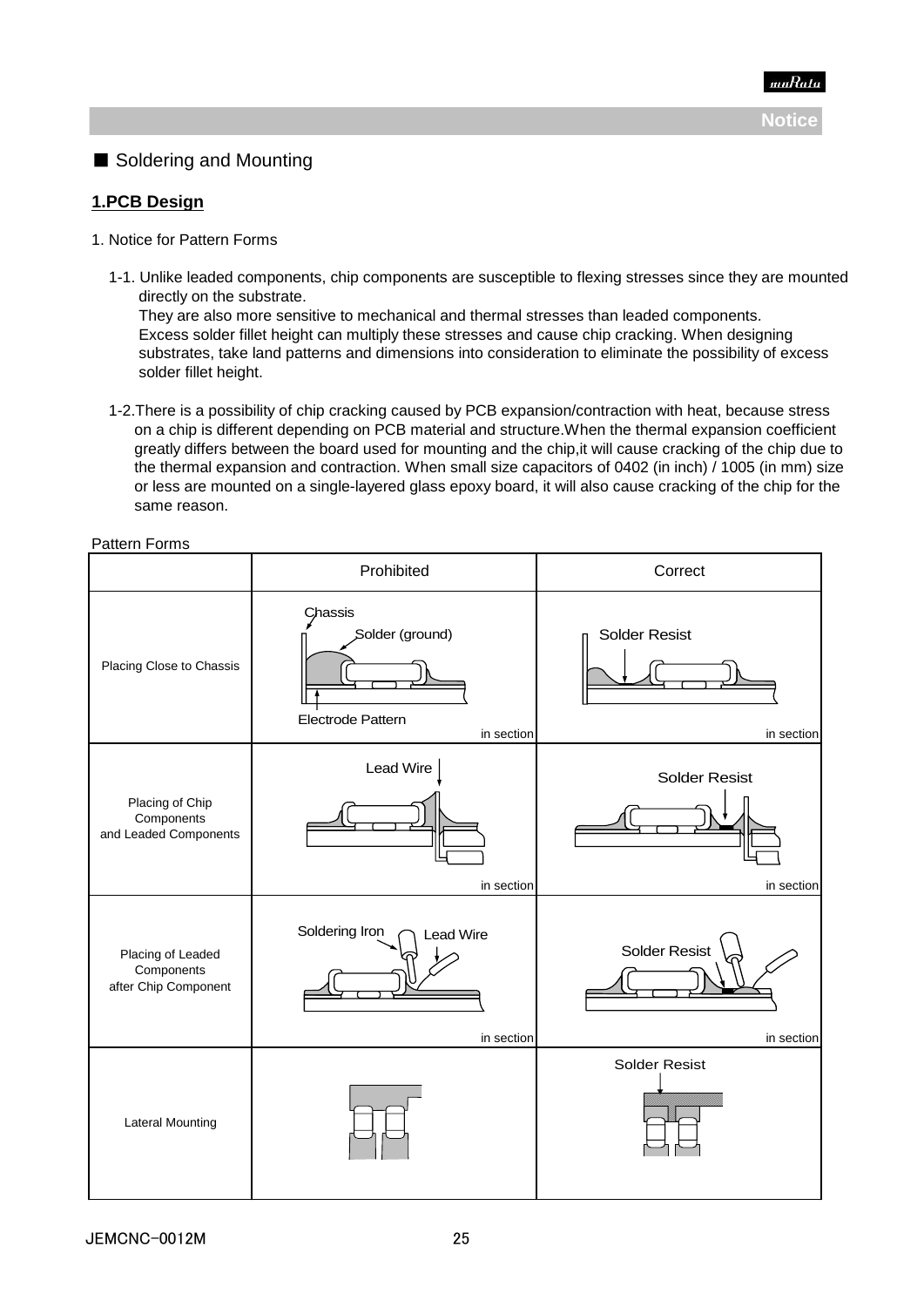

### 2. Land Dimensions

 2-1. Chip capacitors can be cracked due to the stress of PCB bending , etc. if the land area is larger than needed and has an excess amount of solder. Please refer to the land dimensions in table 1 for flow soldering, table 2 for reflow soldering.



Please confirm the suitable land dimension by evaluating of the actual SET / PCB.

| Dimensions<br>Part Number | $Chip$ $(LxW)$    |                       |              | C                     |
|---------------------------|-------------------|-----------------------|--------------|-----------------------|
| GQM18                     | $1.6 \times 0.8$  | $0.6 \text{ to } 1.0$ | 0.8 to 0.9   | $0.6 \text{ to } 0.8$ |
| GQM21                     | $2.0 \times 1.25$ | 1.0 to $1.2$          | $0.9$ to 1.0 | $0.8$ to 1.1          |

### Table 1 Flow Soldering Method

Flow soldering can only be used for products with a chip size of 1.6x0.8 to 2.0x1.25mm. (in mm)

Table 2 Reflow Soldering Method

| Dimensions<br>Part Number | $Chip$ $(LxW)$    | a                     | b                     | c                     |
|---------------------------|-------------------|-----------------------|-----------------------|-----------------------|
| GQM15                     | $1.0 \times 0.5$  | $0.3$ to $0.5$        | $0.35$ to $0.45$      | $0.4 \text{ to } 0.6$ |
| GQM18                     | $1.6 \times 0.8$  | $0.6 \text{ to } 0.8$ | $0.6$ to $0.7$        | $0.6 \text{ to } 0.8$ |
| GQM21                     | $2.0 \times 1.25$ | 1.0 to $1.2$          | $0.6 \text{ to } 0.7$ | $0.8$ to 1.1          |
| GQM22                     | $2.8 \times 2.8$  | 2.2 to 2.5            | $0.8$ to 1.0          | 1.9 to 2.3            |
|                           |                   |                       |                       | $\cdots$<br>$\sim$    |

(in mm)

### 3. Board Design

 When designing the board, keep in mind that the amount of strain which occurs will increase depending on the size and material of the board.

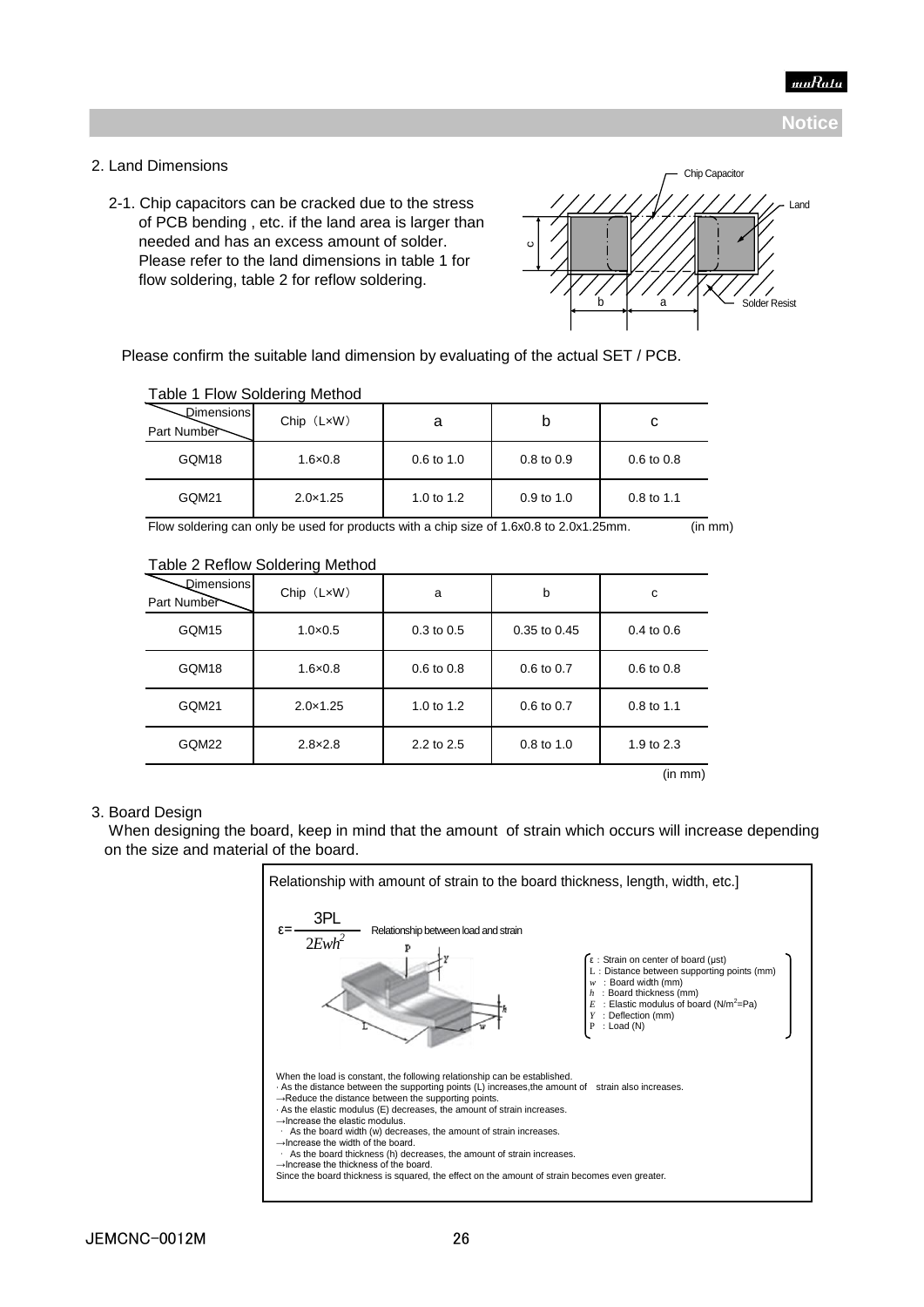### 3. Board Design

When designing the board, keep in mind that the amount of strain which occurs will increase depending on the size and material of the board.



# **2.Adhesive Application**

1. Thin or insufficient adhesive can cause the chips to loosen or become disconnected during flow soldering. The amount of adhesive must be more than dimension c, shown in the drawing at right, to obtain the correct bonding strength.

The chip's electrode thickness and land thickness must also be taken into consideration.



- 2. Low viscosity adhesive can cause chips to slip after mounting. The adhesive must have a viscosity of 5000Pa • s (500ps) min. (at 25℃)
- 3. Adhesive Coverage

|                   | Size (LxW) (in mm) Adhesive Coverage* |
|-------------------|---------------------------------------|
| $1.6 \times 0.8$  | $0.05mg$ min.                         |
| $2.0 \times 1.25$ | $0.1$ mg min.                         |
|                   | *Nominal Value                        |

# **3.Adhesive Curing**

1. Insufficient curing of the adhesive can cause chips to disconnect during flow soldering and causes deterioration in the insulation resistance between the outer electrodes due to moisture absorption. Control curing temperature and time in order to prevent insufficient hardening.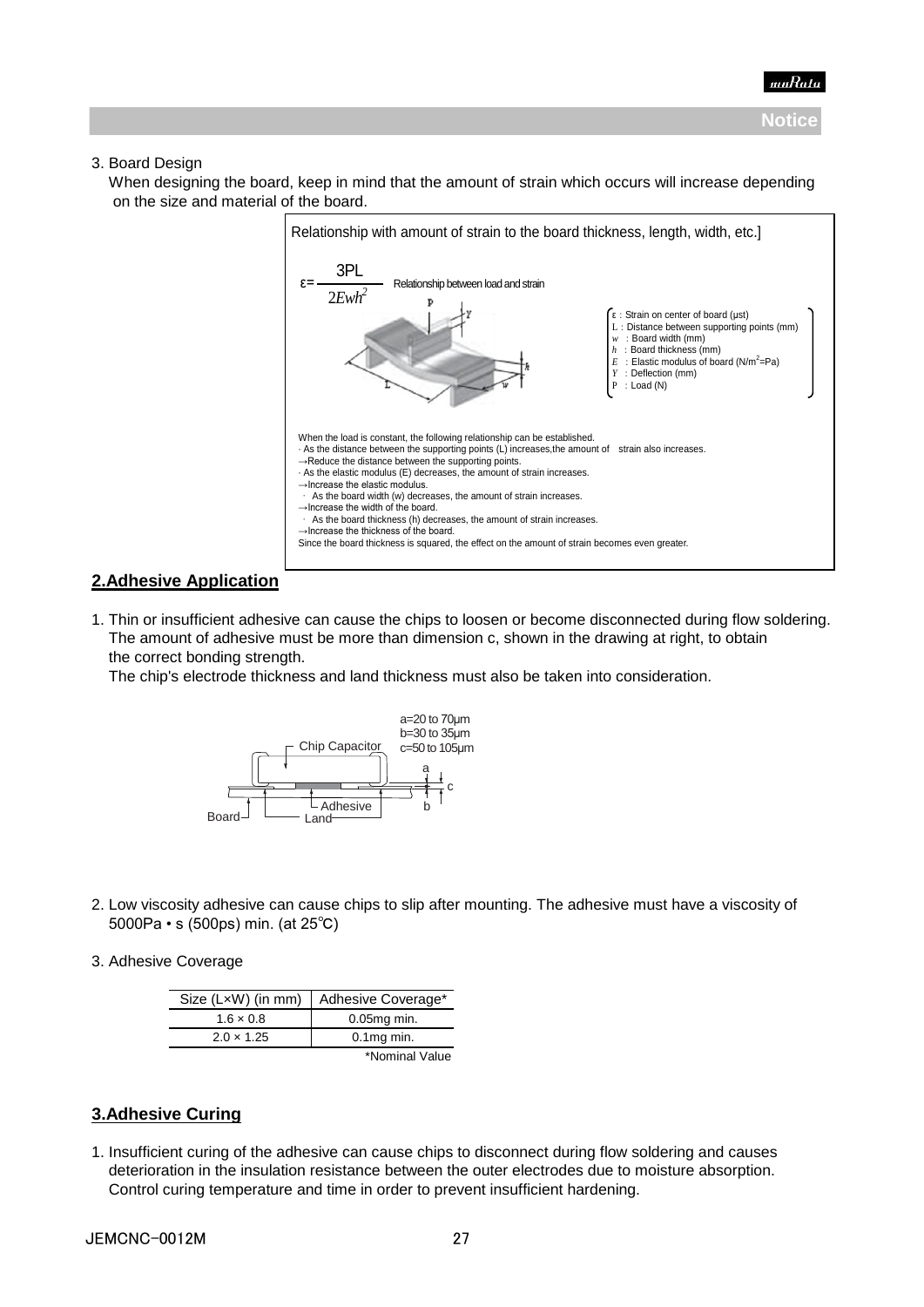# **4.Flux Application**

- 1. An excessive amount of flux generates a large quantity of flux gas, which can cause a deterioration of solderability, so apply flux thinly and evenly throughout. (A foaming system is generally used for flow solderring.)
- 2. Flux containing too high a percentage of halide may cause corrosion of the outer electrodes unless there is sufficient cleaning. Use flux with a halide content of 0.1% max.
- 3. Do not use strong acidic flux.
- 4. Do not use water-soluble flux.\* (\*Water-soluble flux can be defined as non-rosin type flux including wash-type flux and non-wash-type flux.)

### **5.Flow Soldering**

 Set temperature and time to ensure that leaching of the outer electrode does not exceed 25% of the chip end area as a single chip (full length of the edge A-B-C-D shown at right) and 25% of the length A-B shown as mounted on substrate.



# **6.Washing**

- 1. Please evaluate the capacitor using actual cleaning equipment and conditions to confirm the quality, and select the solvent for cleaning.
- 2. Unsuitable cleaning solvent may leave residual flux or other foreign substances, causing deterioration of electrical characteristics and the reliability of the capacitors.
- 3. Select the proper cleaning conditions.
	- 3-1. Improper cleaning conditions (excessive or insufficient) may result in the deterioration of the performance of the capacitors.

# **7.Coating**

1. A crack may be caused in the capacitor due to the stress of the thermal contraction of the resin during curing process.

The stress is affected by the amount of resin and curing contraction.

Select a resin with low curing contraction.

 The difference in the thermal expansion coefficient between a coating resin or a molding resin and the capacitor may cause the destruction and deterioration of the capacitor such as a crack or peeling, and lead to the deterioration of insulation resistance or dielectric breakdown.

 Select a resin for which the thermal expansion coefficient is as close to that of the capacitor as possible. A silicone resin can be used as an under-coating to buffer against the stress.

2. Select a resin that is less hygroscopic.

 Using hygroscopic resins under high humidity conditions may cause the deterioration of the insulation resistance of a capacitor.

An epoxy resin can be used as a less hygroscopic resin.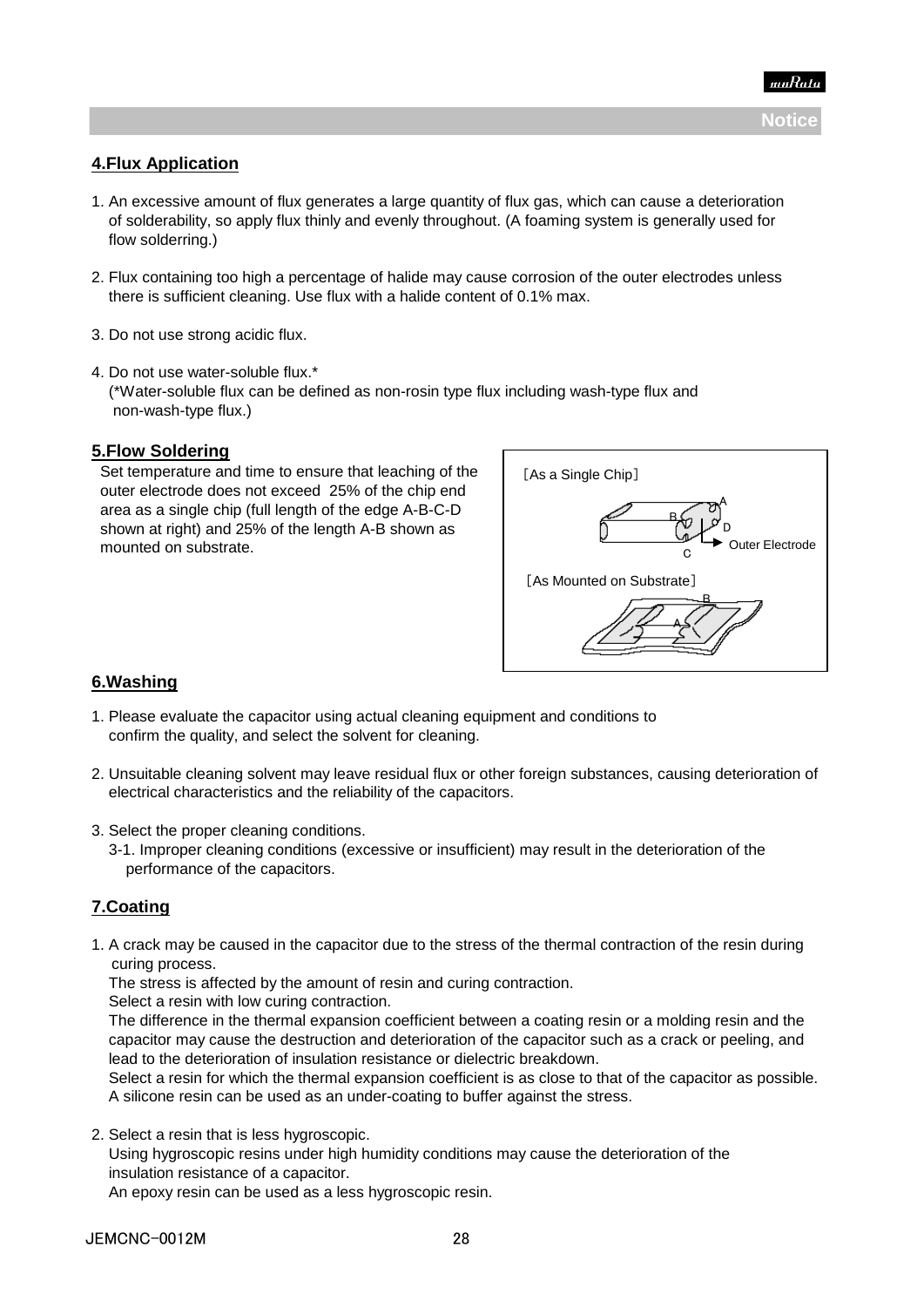

# ■ Others

# **1.Transportation**

- 1. The performance of a capacitor may be affected by the conditions during transportation.
	- 1-1. The capacitors shall be protected against excessive temperature, humidity and mechanical force during transportation.
		- (1) Climatic condition
			- ・ low air temperature:-40℃
			- ・ change of temperature air/air:-25℃/+25℃
			- · low air pressure: 30 kPa
			- $\cdot$  change of air pressure: 6 kPa/min.
		- (2) Mechanical condition

 Transportation shall be done in such a way that the boxes are not deformed and forces are not directly passed on to the inner packaging.

- 1-2. Do not apply excessive vibration, shock, or pressure to the capacitor.
	- (1) When excessive mechanical shock or pressure is applied to a capacitor, chipping or cracking may occur in the ceramic body of the capacitor.
	- (2) When the sharp edge of an air driver, a soldering iron, tweezers, a chassis, etc. impacts strongly on the surface of the capacitor, the capacitor may crack and short-circuit.
- 1-3. Do not use a capacitor to which excessive shock was applied by dropping etc. A capacitor dropped accidentally during processing may be damaged.

### **2.Characteristics Evaluation in the Actual System**

- 1.Evaluate the capacitor in the actual system,to confirm that there is no problem with the performance and specification values in a finished product before using.
- 2.Since a voltage dependency and temperature dependency exists in the capacitance of high dielectric type ceramic capacitors, the capacitance may change depending on the operating conditions in the actual system.Therefore,be sure to evaluate the various characteristics, such as the leakage current and noise absorptivity,which will affect the capacitance value of the capacitor.
- 3.In addition,voltages exceeding the predetermined surge may be applied to the capacitor by the inductance in the actual system. Evaluate the surge resistance in the actual system as required.